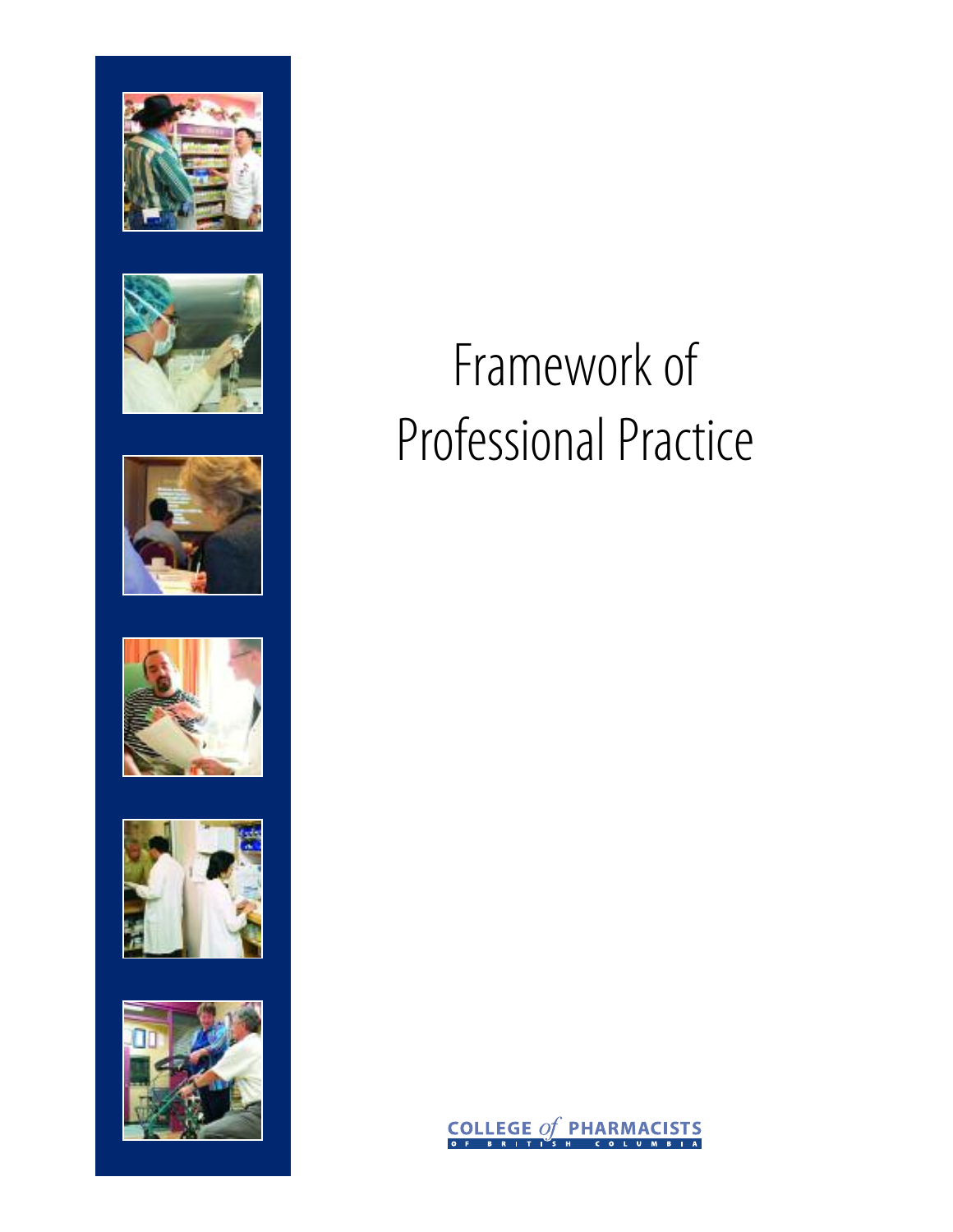Framework of Professional Practice



200-1765 West 8th Avenue, Vancouver, British Columbia V6J 5C6 Tel 604-733-2440 • Toll-Free 800-663-1940 • Fax 604-733-2493 email: info@bcpharmacists.org www.bcpharmacists.org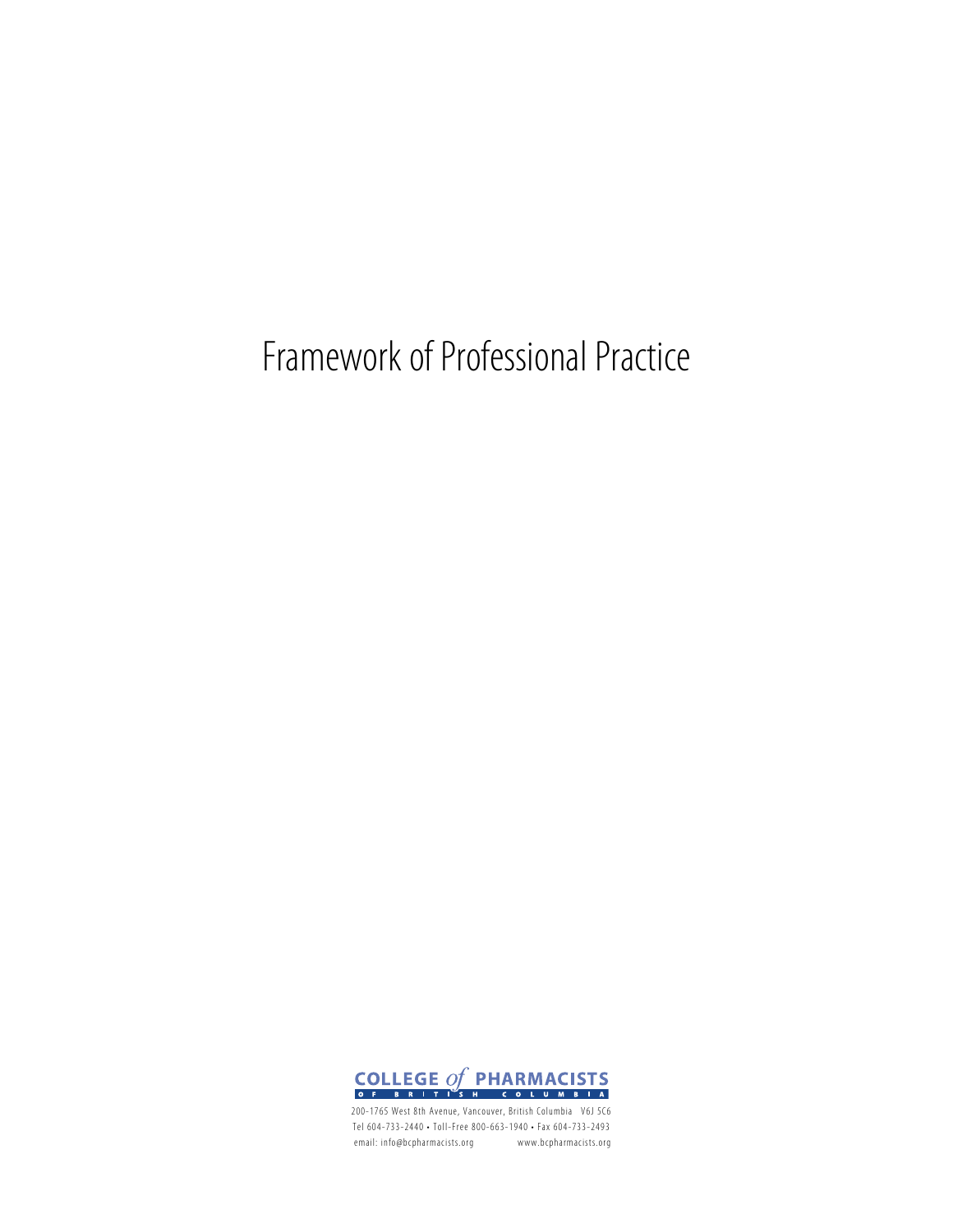### Acknowledgements

The Framework of Professional Practice (FPP) provides a comprehensive description of the work pharmacists do, supervise/manage, or teach/train others to do.

The College of Pharmacists of British Columbia acknowledges with gratitude the valuable information, observations and time given by all the pharmacists who contributed to the development and validation of this document.

For more information about the Framework of Professional Practice, please contact the College office, or visit our web site at www.bcpharmacists.org.

> College of Pharmacists of British Columbia March 2006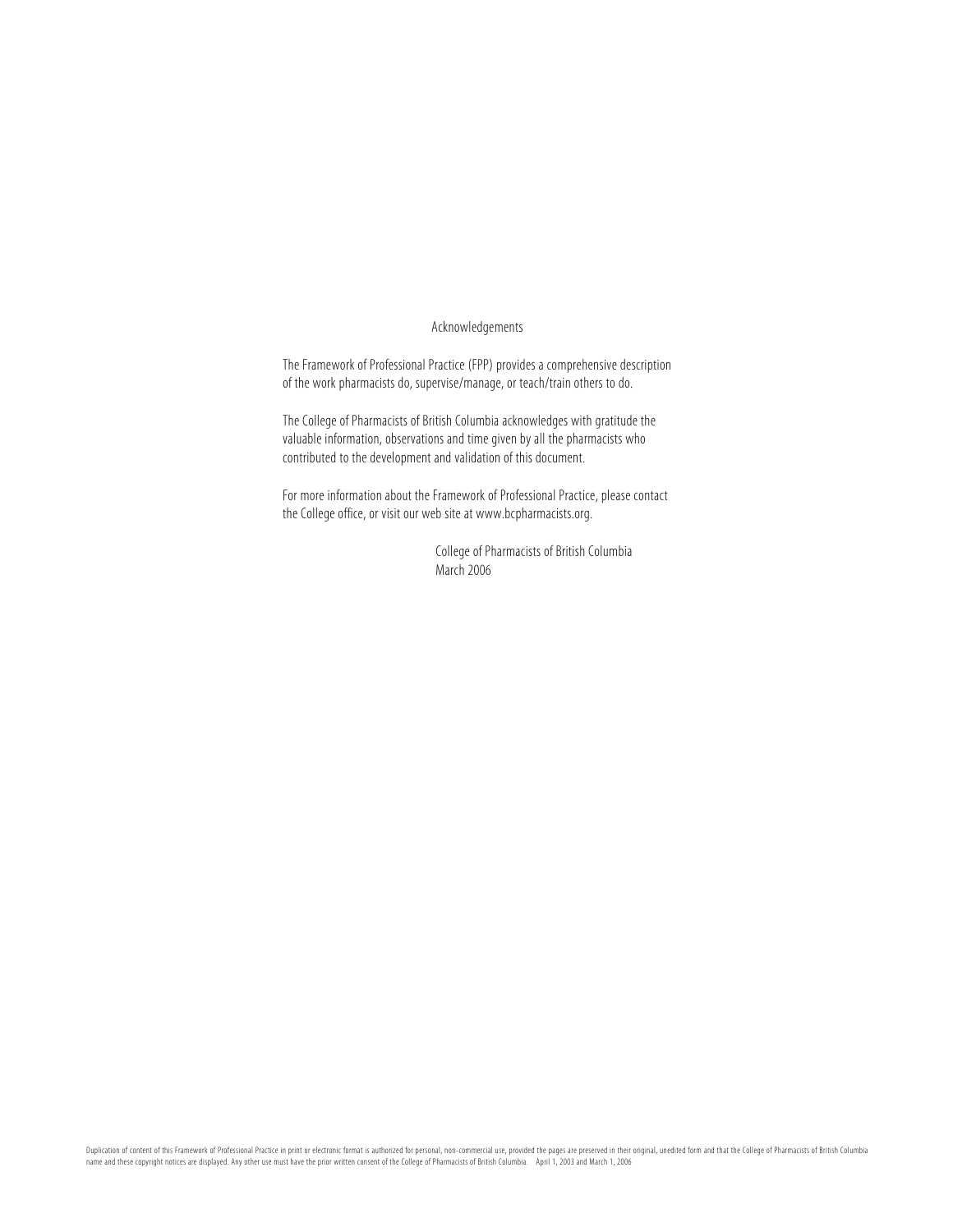# **Table of Contents**

| Role 4 Maintain Professional Development & Contribute to the Professional Development of Others 17 |  |
|----------------------------------------------------------------------------------------------------|--|
|                                                                                                    |  |
|                                                                                                    |  |

### Appendices

|--|--|--|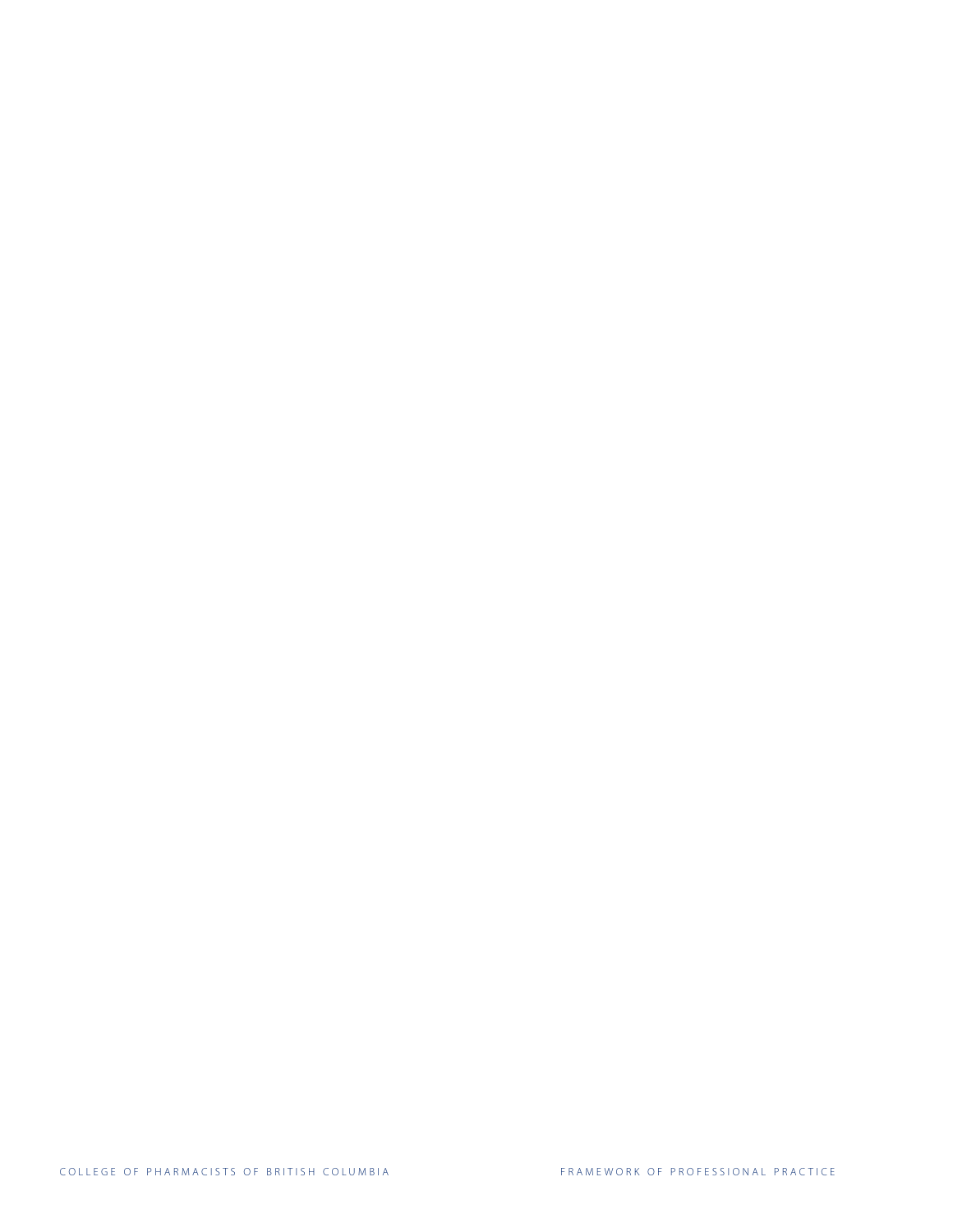### **About the Framework of Professional Practice**

The Framework of Professional Practice is a blueprint of good pharmacy practice. It describes what British Columbia pharmacists do in their daily work and how they know they are doing it well. It is the foundation for all College of Pharmacists of British Columbia programs and services.

It describes the standards the College uses to assess quality of pharmacy practice, and provides the basis of current and future practice support initiatives. It supports the College's mission to ensure safe and effective pharmacy care to help the people of British Columbia achieve better health.

The Framework of Professional Practice is designed to help pharmacists enhance their practice and patient outcomes and guide their professional development.

### **How the Framework of Professional Practice was developed**

Pharmacists experienced in many types of pharmacy practice developed this framework. Through a systematic process called functional analysis they described:

- what pharmacists do
- why and when they do it
- how they do it
- how they know when they perform well
- what they need to know to perform all aspects of their work

Through this process, they drafted a core statement that describes the primary reason the profession of pharmacy exists. They described why pharmacists do what they do, how they do it and whom they do it for. Based on this statement of purpose, they defined the:

- key roles pharmacists perform
- broad functions that enable pharmacists to fulfill each role
- daily practice activities that contribute to each function
- indicators of good practice for each activity
- specifications for the knowledge and skills pharmacists need



The objective of the Framework of Professional Practice is to describe the components of good pharmacy practice. It is not a description of any one pharmacist's job. Some components are most relevant to pharmacists involved in direct patient care, while others are more relevant to pharmacists engaged in research, management, education or consulting. B.C. pharmacists validated the Framework of Professional Practice, confirming it reflects contemporary pharmacy practice.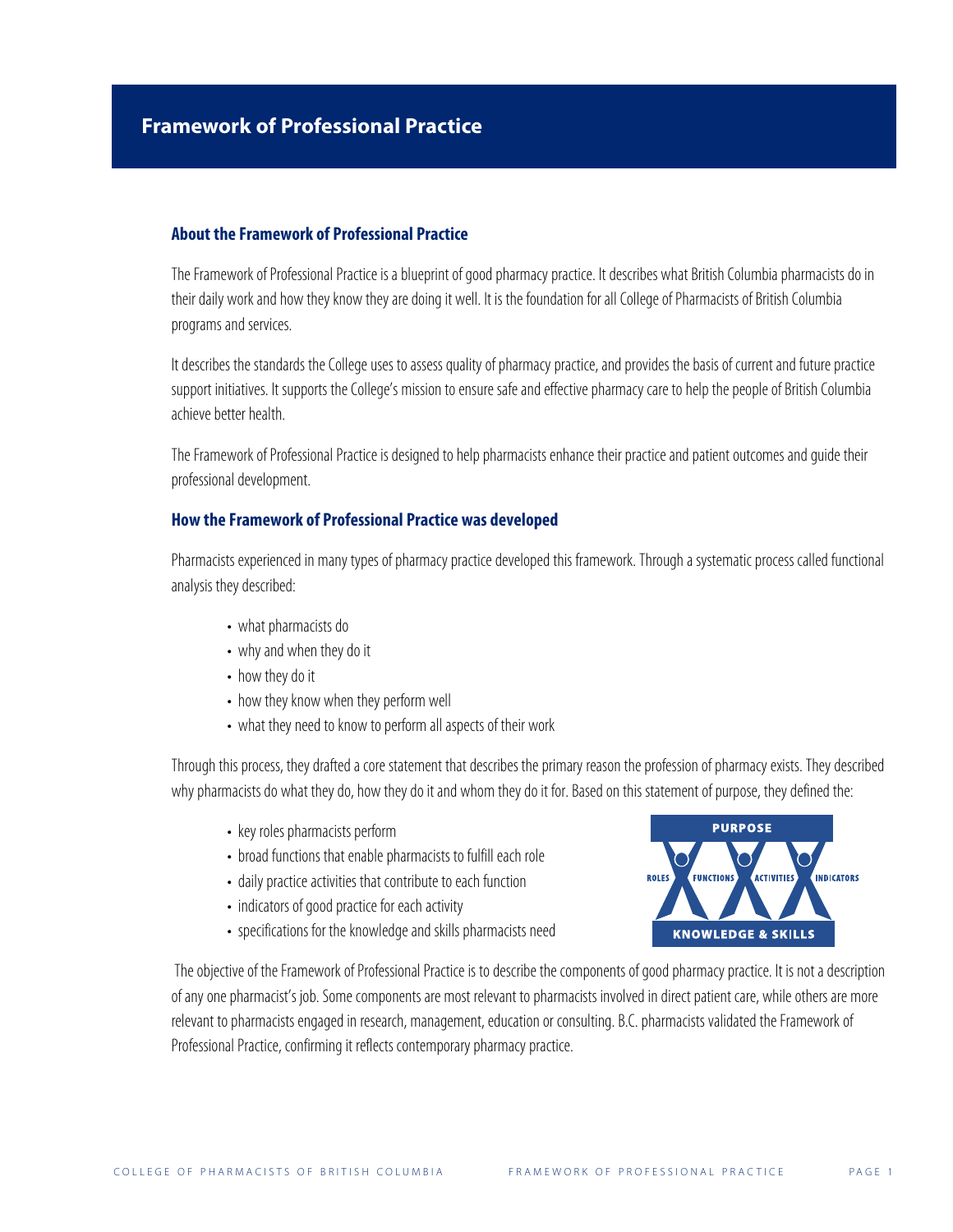### **How to use the Framework of Professional Practice**

**Individual** pharmacists can use the Framework of Professional Practice to:

- evaluate ways of working
- assess practice outcomes, knowledge, skills and abilities
- develop a practice enhancement or professional development plan
- communicate more effectively with colleagues and clients

**Teams**of people working in a practice can use the Framework of Professional Practice to:

- review ways of working
- identify gaps in practice or services to clients
- clarify work roles and responsibilities
- highlight professional development needs
- generate and provide feedback

**Managers** and human resource specialists can use the Framework of Professional Practice to:

- improve recruiting and hiring
- provide employee feedback and training
- develop job-specific training programs
- foster team development
- enhance communication with other departments or external agencies

**The College** uses the Framework of Professional Practice as a foundation for all programs and initiatives, including to:

- recognize practice excellence
- guide Quality Assurance programs including the Professional Development and Assessment Program, pharmacy site visits and the Inquiry process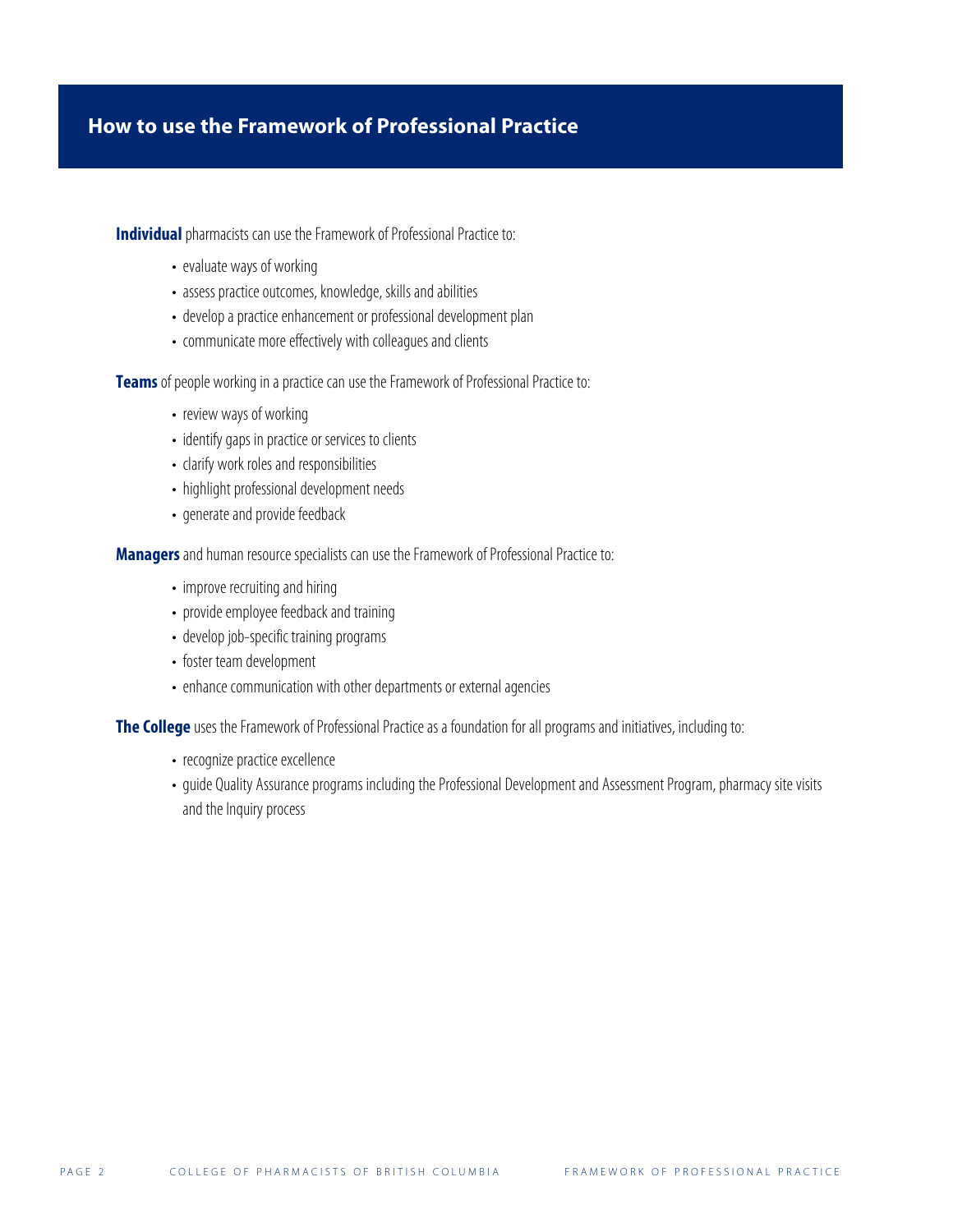### **How to read the Framework of Professional Practice**

At first glance the Framework of Professional Practice looks like a complex document. Reading it systematically will help you understand and use it in your everyday practice.

The best way to read the Framework of Professional Practice is to:  $\boxtimes$ 

- $\Box$  Review the "Roles and Functions"
- $\Box$  Identify a Role that is relevant to your practice
- $\Box$  Review that Role in the Framework of Professional Practice
- $\Box$  Focus on the Functions first, then the Activities
- $\Box$  Ask yourself whether all or some of the Functions and/or Activities are relevant
- $\square$  Do you or others in your practice perform these Functions and/or Activities?
- $\Box$  If so, how important are they to you and your practice, and to patient outcomes?
- $\Box$  For each Activity that is relevant, look at the Indicators of good practice
- $\square$  Do they describe how you practice all the time, some of the time, or seldom?
- $\Box$  Repeat this process for each Role

Each component of the Framework of Professional Practice reflects a different level of detail. Give yourself enough time to become familiar with the Framework of Professional Practice. Referring to it regularly will help provide structure to your daily practice.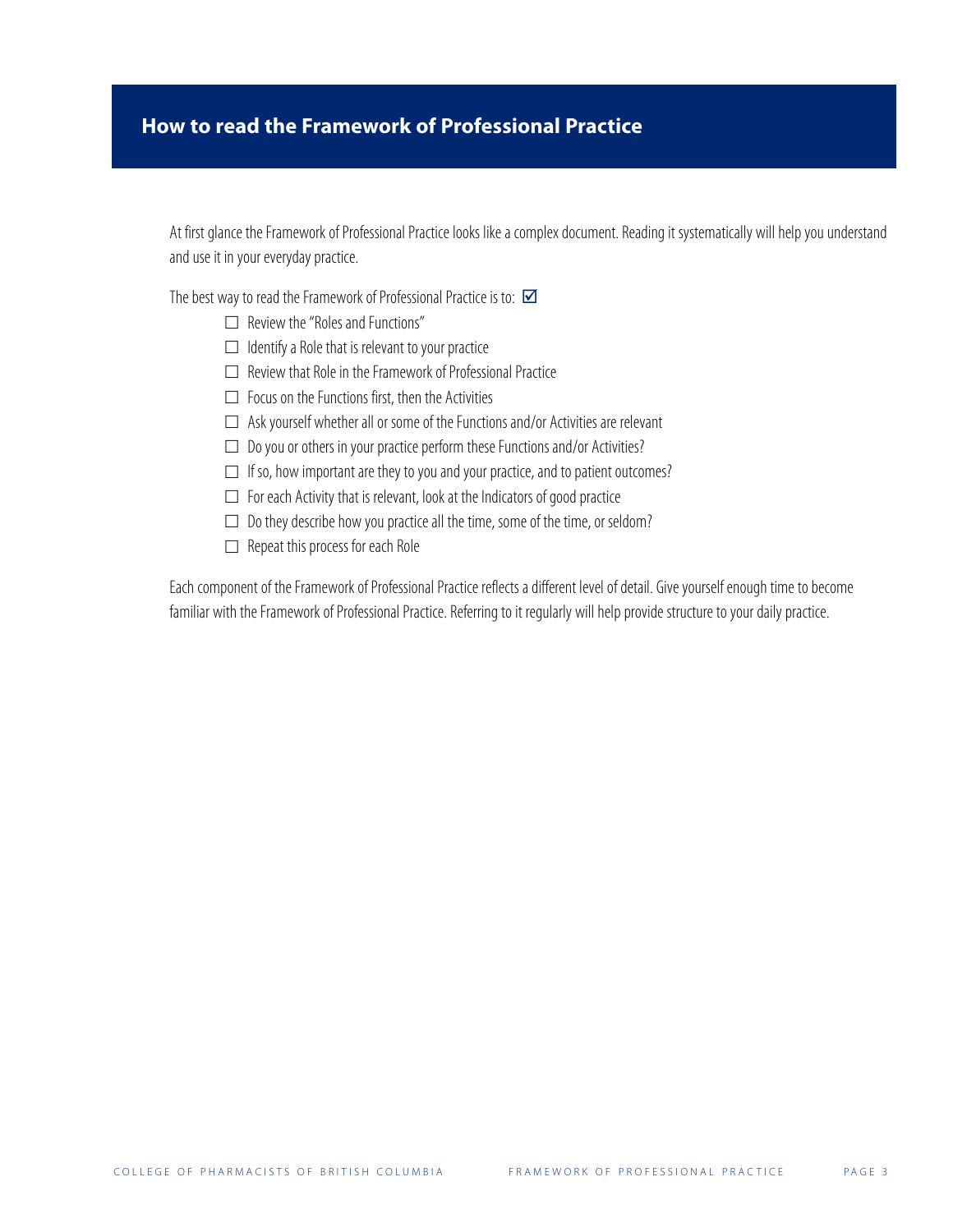### **Purpose**

**"The primary purpose of the profession of pharmacy is to help people achieve their desired health outcomes. Pharmacists do this by providing current, rational, safe and cost-effective pharmaceutical services, information, and products, in collaboration with clients and others in the health care community."**

Pharmacists who contributed to a functional analysis process that describes why the profession of pharmacy exists, developed this purpose statement. Much like a mission statement, the purpose statement is fundamental to understanding the Framework of Professional Practice. It is the starting point for each component and it relates to everyone who contributes to the profession.

### **Roles**

The work of today's pharmacists goes far beyond the public's general notion of 'dispensing' drugs. It is both more complex and more related to promoting health and wellness than most people realize. As health care professionals, we are key members of our clients' health care teams.

To maintain good standards of pharmacy practice, and meet the standards described in this Framework of Professional Practice, B.C. pharmacists identified five key roles that require direct pharmacist involvement or supervision.

- 1. Provide pharmaceutical care
- 2. Produce and distribute drug preparations and products
- 3.Contribute to the effective operation of the pharmacy
- 4. Maintain professional development and contribute to the professional development of others
- 5. Contribute to the effectiveness of the health care system

### **Functions**

In order to fulfill the five Roles of the Framework of Professional Practice, pharmacists are responsible for a wide range of Functions in their daily practice. No one pharmacist is responsible for all of the Roles and Functions described in the Framework of Professional Practice. Some Functions are more relevant to pharmacists actively involved in direct patient care, while others are more relevant to pharmacists engaged in research, management, education or consulting.

Each Function describes a broad area for which pharmacists have responsibility. Making sure these Functions are performed well and consistently within each practice setting is essential to the fulfillment of each Role.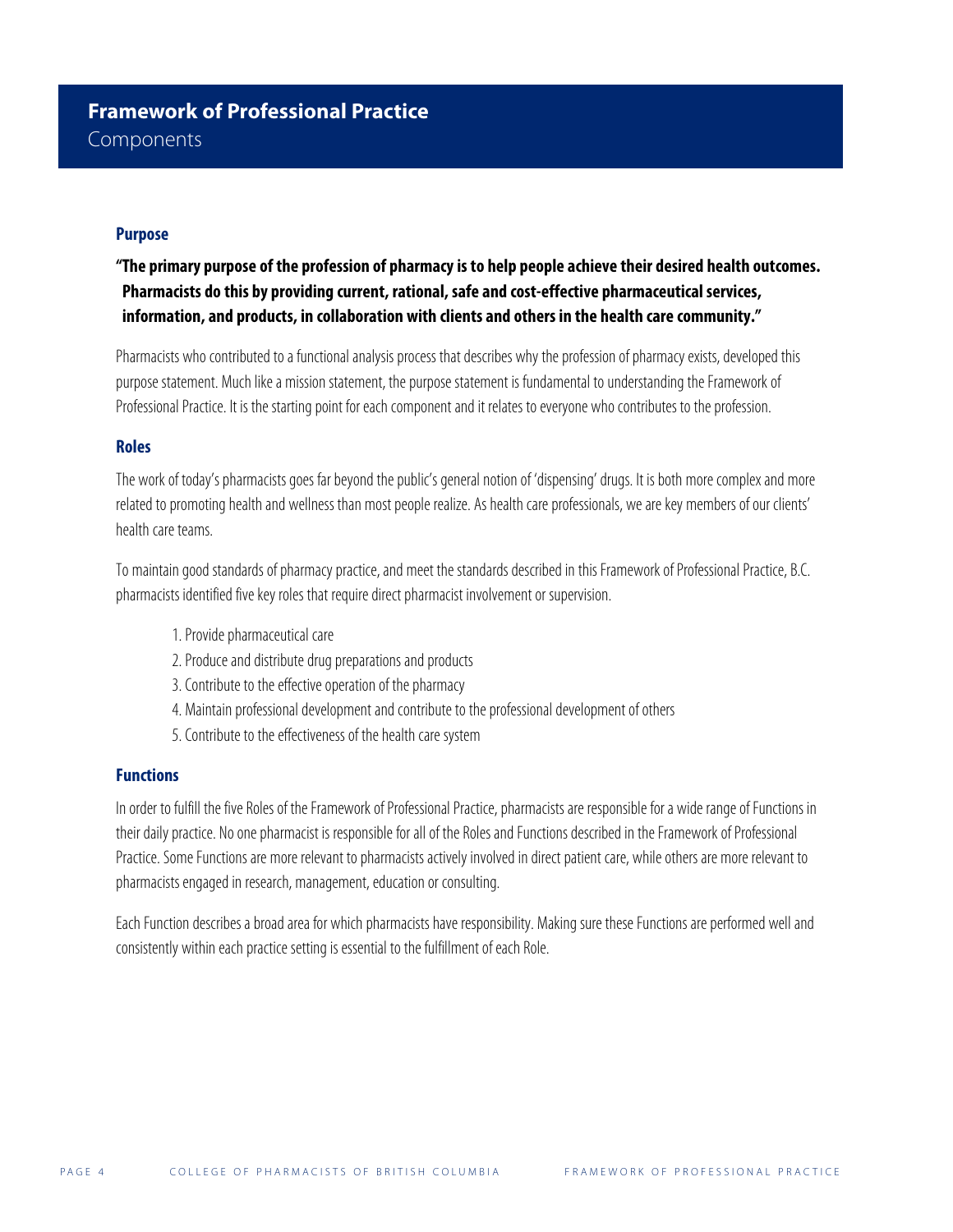### **Activities and Indicators of good practice**

Each Activity describes a component of a Function. Activities describe the day-to-day work pharmacists (or their colleagues) do to achieve each Function. Following each Activity is a list of Indicators of good practice. Each Indicator is a description of good pharmacy practice. The Indicators for any one Activity may not be the only possible ones. They are the ones that B.C. pharmacists say are most critical to good performance. These indicators answer the question, "How do I know an activity is being performed well?"

### **Knowledge and skills specifications**

The final section of the Framework of Professional Practice specifies Knowledge and Skills Specifications. It is the fundamental knowledge and skills that pharmacists possess that enable them to perform the Roles, Functions and Activities described in the Framework of Professional Practice. To do this, pharmacists draw on their expertise, usually in the form of knowledge, skills and abilities unique to each pharmacist.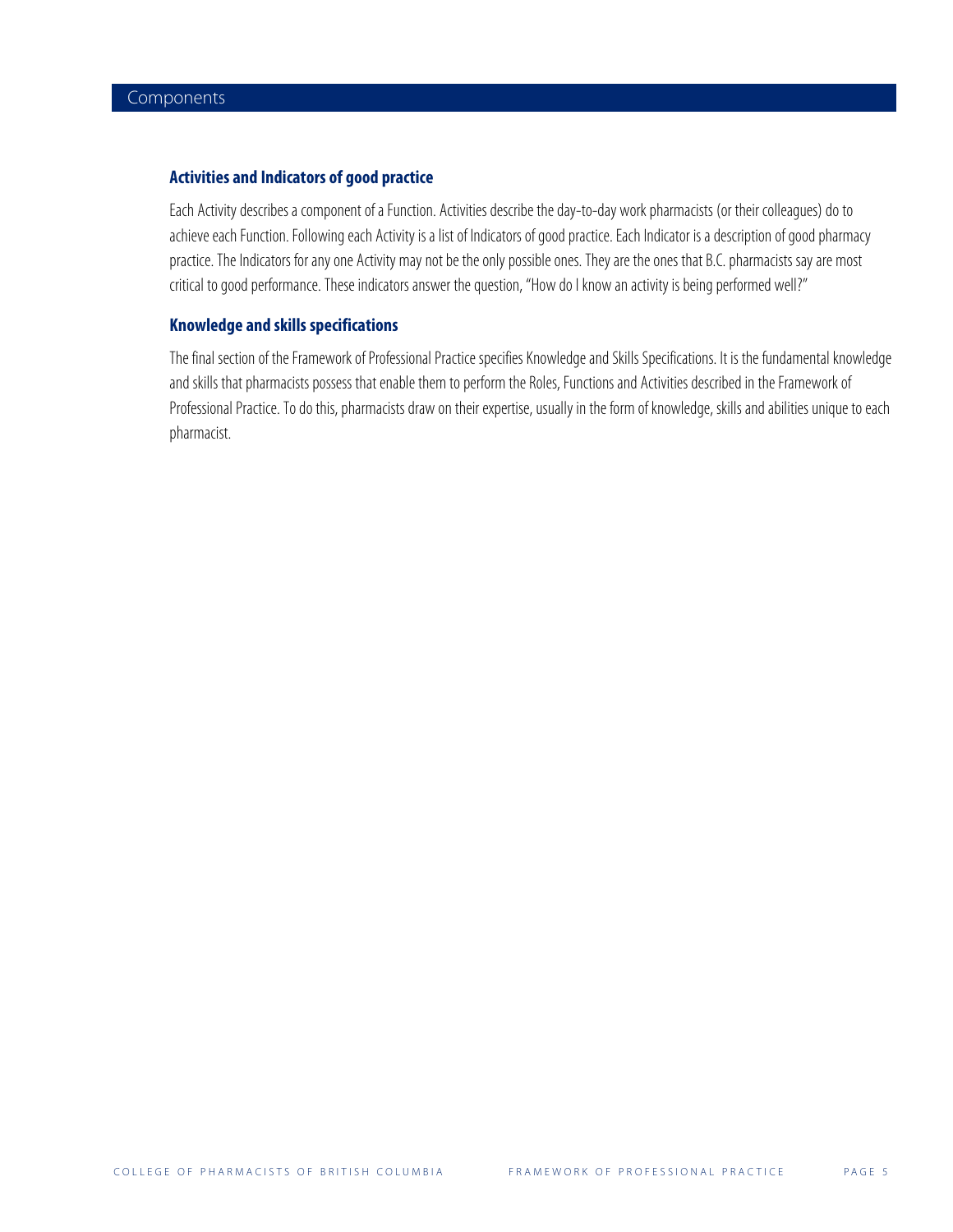### **Role 1 Provide pharmaceutical care**

Pharmaceutical care is a primary responsibility of the pharmacist, although shared with physicians and other health care providers. Pharmacists may provide this service directly to patients or their caregivers; or they may manage/supervise or teach/train others to provide this care. Thus the 'client' may vary depending on the specific responsibility pharmacists have in this role.

#### **Role 2 Produce and distribute drug preparations and products**

Drug distribution is a primary technical responsibility, often performed by pharmacy technicians under direction or supervision of the pharmacist. The pharmacist is legally responsible for all functions in this role, so they must be able to perform these functions in order to train or supervise others, even if they do not perform the functions directly.

### **Role 3 Contribute to the effective operation of the pharmacy**

All pharmacists, regardless of their responsibility, contribute directly or indirectly to this role. For example: they contribute by helping to maintain the effectiveness and efficiency of the workplace; supervising others; ensuring adequate staffing; and/or ensuring quality products and services are provided to meet client needs.

### **Role 4 Maintain professional development and contribute to the professional development of others**

Professional development is a continuous process in the changing profession of pharmacy. As pharmacy practice evolves, pharmacists need to keep current and knowledgeable, and support others. They can do this through professional development, continuing education; workplace interaction and problem-solving.

### **Role 5 Contribute to the effectiveness of the health care system**

As members of the health care community, pharmacists contribute to the health care team by identifying ways to improve overall health outcomes. Pharmacists do this by promoting health and wellness in the community; improving working relationships; investigating emerging therapies; and sharing new information to benefit their clients.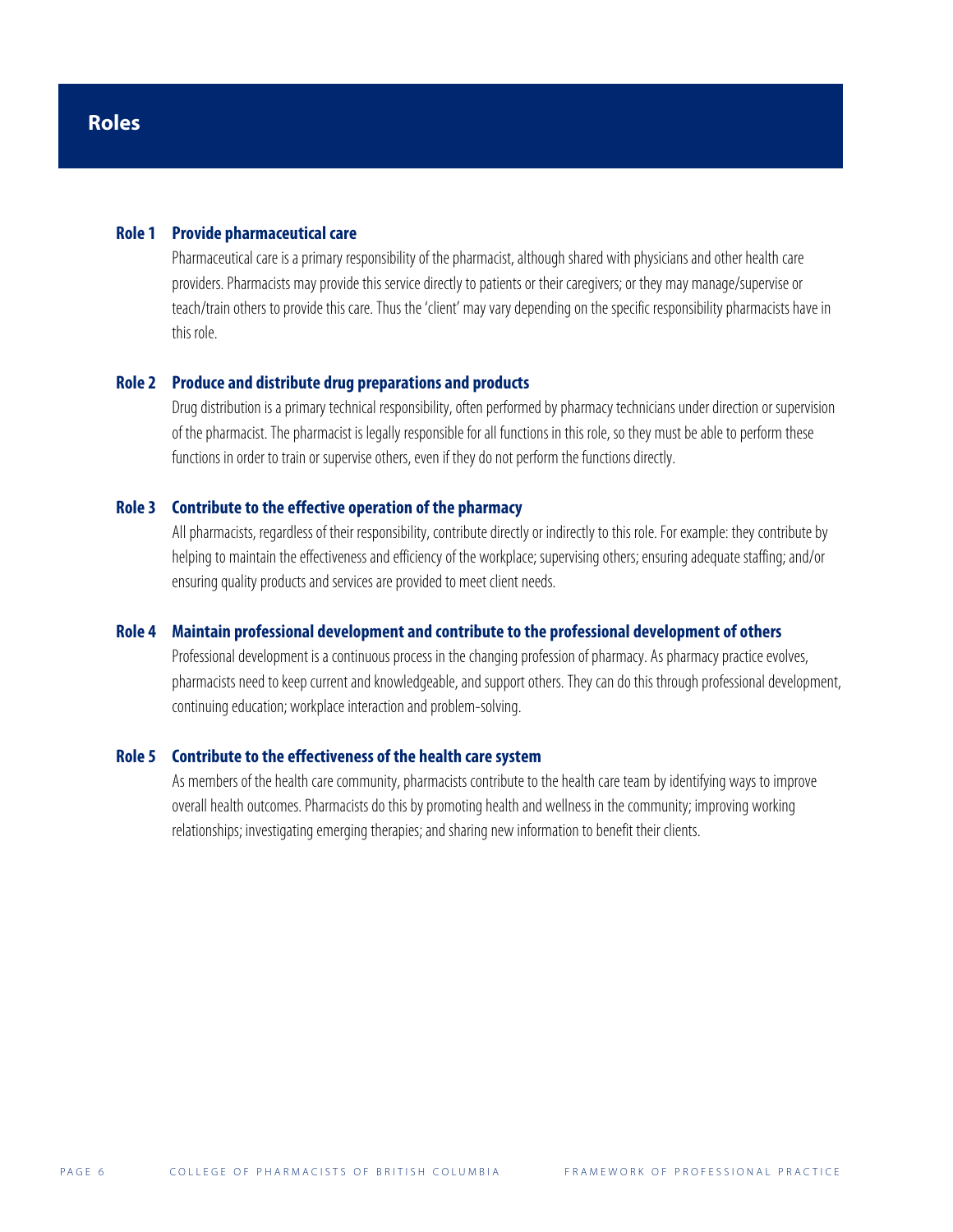### **Role 1 Provide pharmaceutical care**

- Function A Assess the client's health status and needs
- Function B Develop a care plan with the client
- Function C Support the client to implement the care plan
- Function D Support and monitor the client's progress with the care plan
- Function E Document findings, follow-ups, recommendations, information provided and client outcomes

#### **Role 2 Produce and distribute drug preparations and products**

- Function A Produce drug preparations and products
- Function B Store drug preparations and products
- Function C Distribute drug preparations and products
- Function D Dispose of drug preparations and products

### **Role 3 Contribute to the effective operation of the pharmacy**

- Function A Contribute to the maintenance of a productive working environment
- Function B Contribute to the management of human resources within the practice
- Function C Contribute to systems to provide products and quality services
- Function D Contribute to the viability of the practice
- Function E Minimize practice errors and omissions, unsafe practices and professional misconduct

### **Role 4 Maintain professional development and contribute to the professional development of others**

- Function A Plan and implement personal development strategies to improve current and future performance
- Function B Contribute to the professional development of colleagues

### **Role 5 Contribute to the effectiveness of the health care system**

- Function A Promote, evaluate and improve health in the community
- Function B Advocate and support policies that promote improved health outcomes
- Function C. Create, maintain and enhance working relationships with others
- Function D Contribute to the education and training of students and health professionals
- Function E Contribute to the discovery of new knowledge and skills and their application to pharmacy practice and the health care system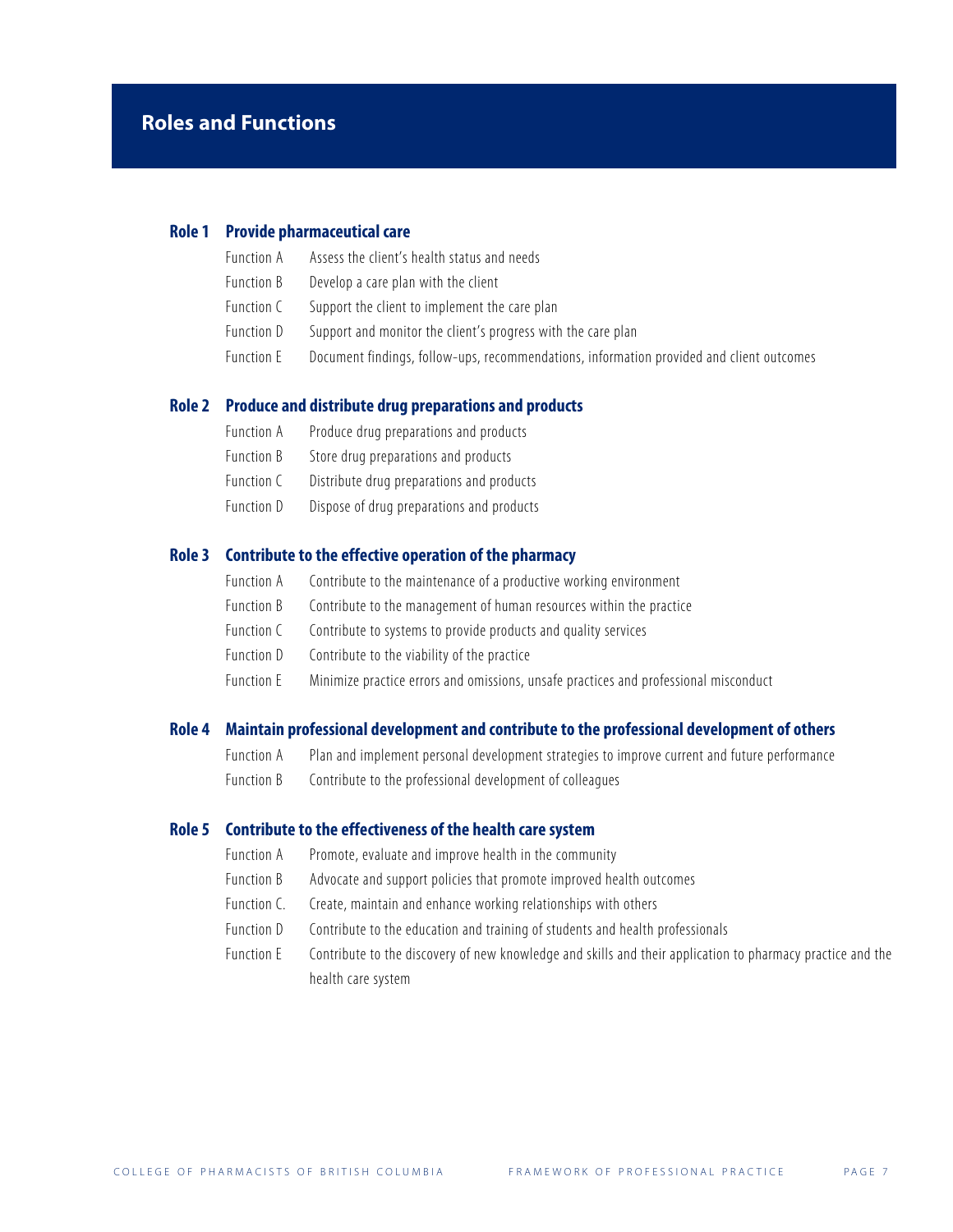### **Role 1 Provide Pharmaceutical Care**

Functions A, B, C, D, & E

**PROVIDE PHARMACEUTICAL CARE Pharmaceutical care is a primary responsibility of the pharmacist, although shared with physicians and other health care providers. Pharmacists may provide this service directly to patients or their caregivers; or they may manage/supervise or teach/train others to provide this care. Thus the 'client' may vary depending on the specific responsibility pharmacists have in this role.**

### **Function A Assess the client's health status and needs**

### **Activity 1 Establish and maintain a relationship with the client**

Indicators of good practice

- An effort is made to establish trust and respect
- A safe, quiet and private environment is created, as feasible
- Confidentiality is maintained
- Client is encouraged to express his/her needs and views
- Role, responsibilities and accessibility of the pharmacist in supporting the client is clarified
- Barriers to communication and other limitations are identified and evaluated

### **Activity 2 Obtain information about the client's health**

Indicators of good practice

- Relevant providers of information are determined
- Client's medical history and other relevant information is obtained from appropriate and reliable sources
- Client's characteristics, beliefs and lifestyle factors pertaining to health are determined and discussed
- Client's signs, symptoms and health parameters are accurately evaluated
- Information obtained is relevant, accurate and current
- Questions and information are communicated in a manner that promotes client understanding
- Client is encouraged to participate in the discussion
- Client's understanding is verified
- Information relating to the client's health is documented

### **Activity 3 Determine the client's desired health outcomes and priorities**

- Client's expectations are determined, discussed and clarified
- Measurable therapeutic objectives are established with the client and other healthcare providers, as appropriate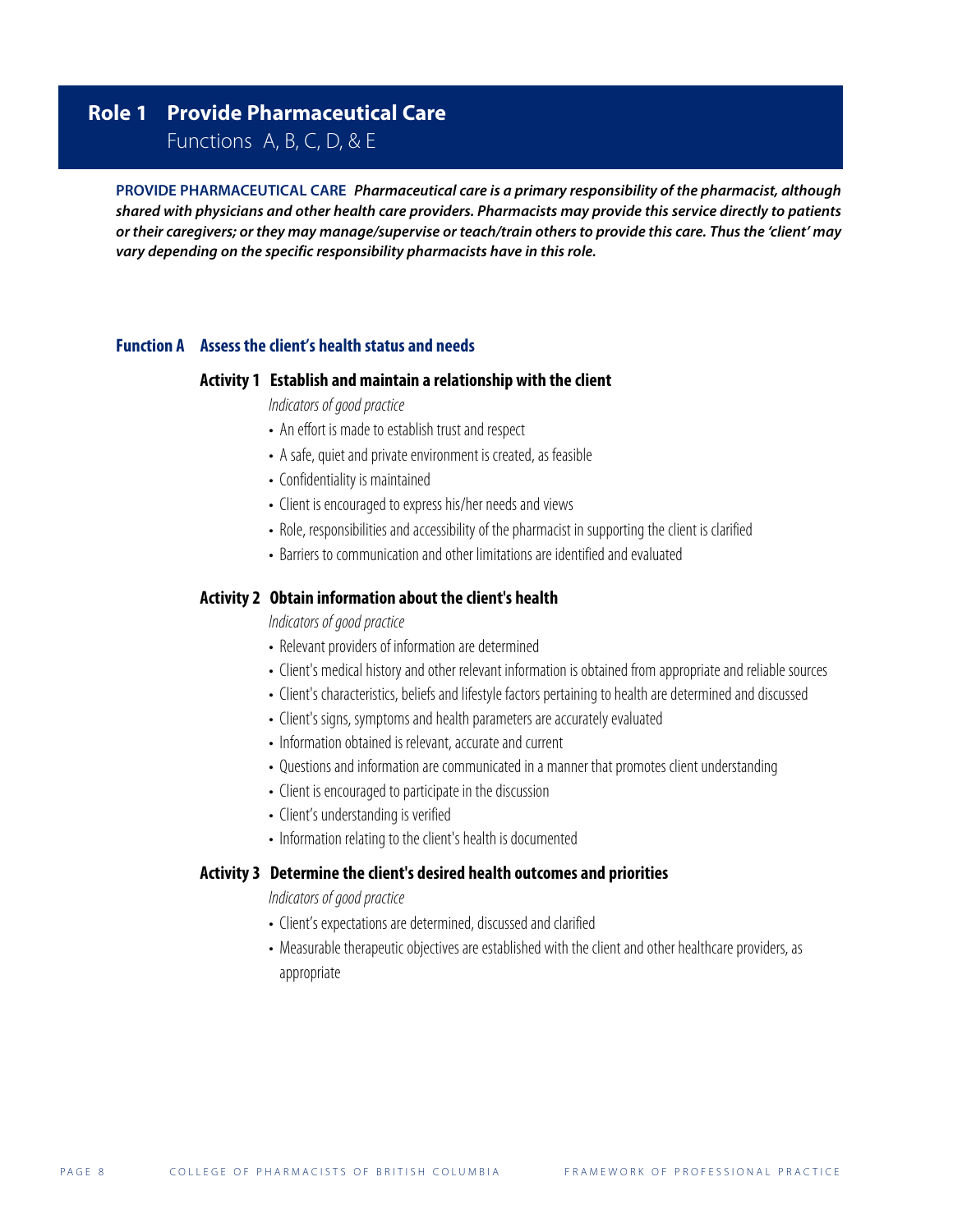### **Function B Develop a care plan with the client**

#### **Activity 1 Formulate care plan options**

Indicators of good practice

- Options are relevant to the client's expectations, priorities and limitations
- Options reflect accepted pharmacotherapeutic practice
- Financial considerations are discussed with the client

### **Activity 2 Make recommendations to meet the client's need**

Indicators of good practice

- Recommendations are communicated in a manner that promotes understanding
- Benefits and drawbacks of recommendations are discussed with the client

### **Activity 3 Support the client to select (a) care plan option(s)**

Indicators of good practice

- Client is encouraged to evaluate and select option(s)
- Client is given adequate time to reflect on options
- Client concerns and questions are responded to appropriately and respectfully
- Client is given information to help in the decision making process
- Information provided is supported by literature and appropriate to the client's needs
- Pharmacist respects the client's decision

### **Activity 4 Refer the client to other services**

Indicators of good practice

- Referral information is accurately presented in a timely manner
- Information reflects available and accessible services in the community
- Information is conveyed in a manner that promotes client understanding

### **Function C Support the client to implement the care plan**

#### **Activity 1 Enable the client to maximize health outcomes**

Indicators of good practice

- Therapeutic objectives are confirmed with the client
- Client's understanding of therapy is confirmed

### **Activity 2 Provide drug therapy and devices**

- Drug therapy and devices are provided in a manner that reflects legal and professional requirements
- Instructions are provided in a manner that promotes client understanding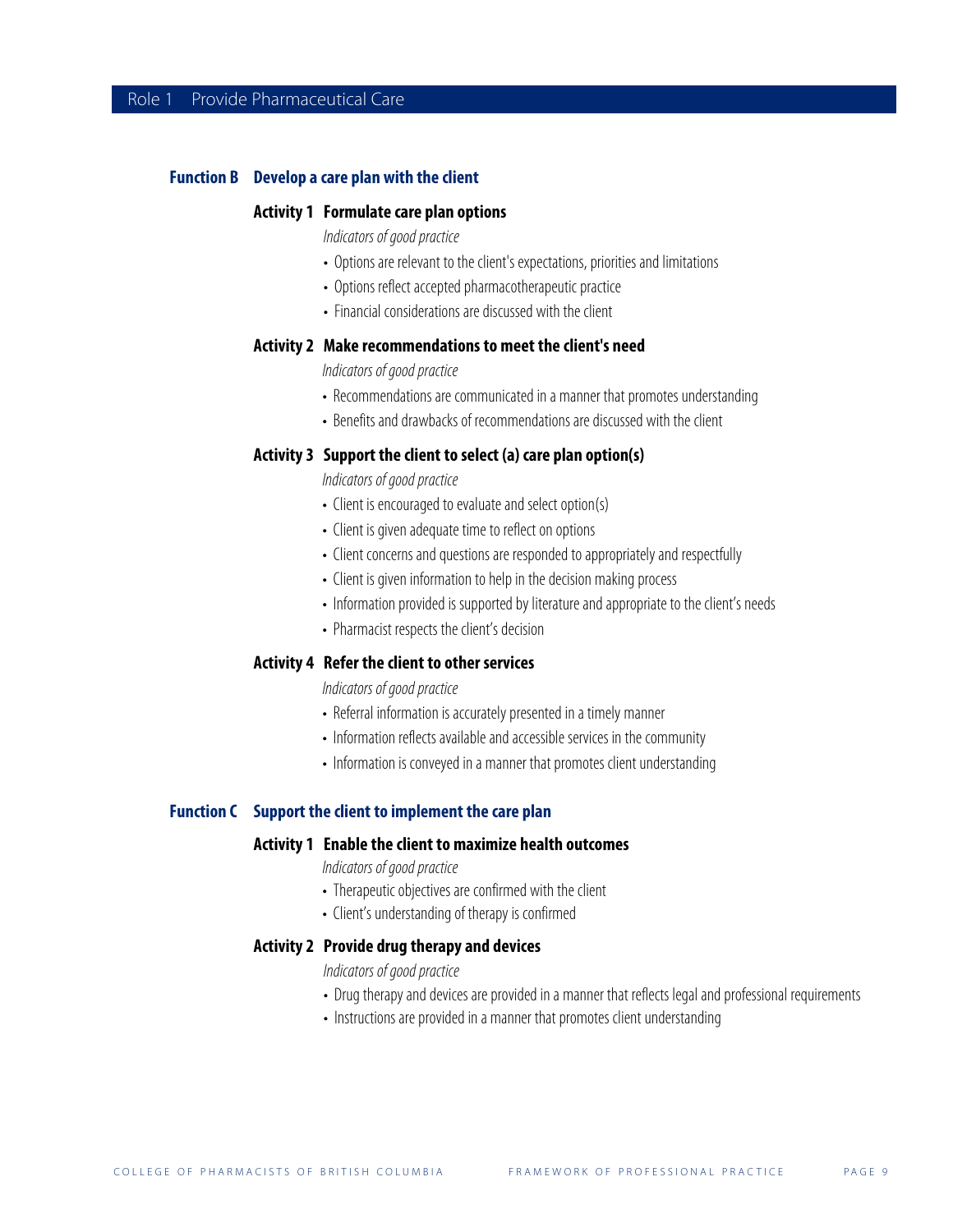### **Activity 3 Provide information**

Indicators of good practice

- Information provided is relevant, accurate and current
- Information is conveyed in a manner that promotes client understanding
- Information includes non-drug therapy options, as relevant to desired health outcomes
- Appropriate written information and reference sources are provided to support the client's management of therapy

### **Function D Support and monitor the client's progress with the care plan**

#### **Activity 1 Obtain and evaluate information on the client's progress with the care plan**

Indicators of good practice

- Needed follow-ups with the client are conducted
- Information is gathered as appropriate
- Changes in health and health care are evaluated
- Compliance is assessed and positively reinforced

### **Activity 2 Confirm or modify the client's care plan**

Indicators of good practice

- Options are reviewed, evaluated and modified with the client
- Client is given adequate time to reflect on changes
- Modified care plan reflects the needs of the client

### **Function E Document findings, follow-ups, recommendations, information provided and client outcomes**

### **Activity 1 Document information**

Indicators of good practice

- Information is relevant, accurate and current
- Information meets legal and professional requirements
- Confidentiality is maintained
- Records are up-to-date, relevant and accurate

### **Activity 2 Maintain and store information**

- Access to information is controlled and integrity of records is protected
- Electronic files are backed-up in case of data loss
- Effective methods are used
- Records are maintained for an appropriate length of time
- Maintenance and storage systems meet legal and professional requirements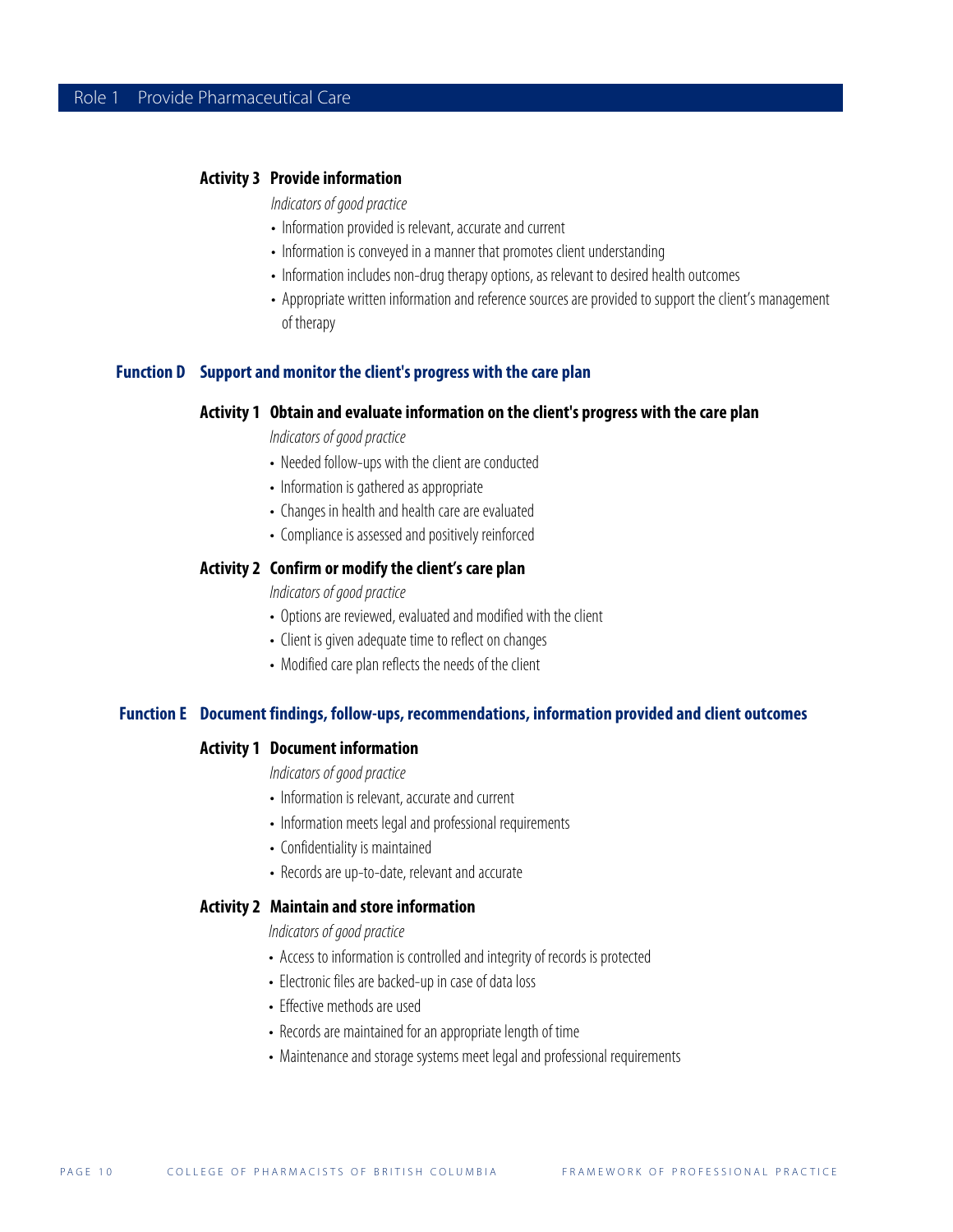### **Role 2 Produce and Distribute Drug Preparations and Products**

Functions A, B, C, & D

**PRODUCE AND DISTRIBUTE DRUG PREPARATIONS AND PRODUCTS Drug distribution is a primary technical responsibility, often performed by pharmacy technicians under direction or supervision of the pharmacist. The pharmacist is legally responsible for all functions in this role, so they must be able to perform these functions in order to train or supervise others, even if they do not perform the functions directly.**

### **Function A Produce drug preparations and products**

### **Activity 1 Prepare pharmaceutical products**

Indicators of good practice

- Materials and procedures are selected to maximize the integrity of the product
- Calculations and quantities of ingredients are complete and accurate
- Ingredients are correct, within the expiry date for intended use and in the correct quantity
- Proper aseptic techniques are used for sterile products
- Equipment and environment are consistent with the needs of the procedure

### **Activity 2 Package pharmaceutical products**

Indicators of good practice

- Product meets specifications, is within expiry date for intended use and in the correct quantity
- Container is appropriate for intended use and assures integrity and stability of the product
- Labeling is accurate and complete and meets legal and professional requirements

### **Activity 3 Create and maintain records**

Indicators of good practice

- Prescriptions are complete, accurate, authentic and meet all legal and professional requirements
- Records are up-to-date, relevant and accurate
- Records meet legal and professional requirements

### **Function B Store drug preparations and products**

### **Activity 1 Maintain storage environment**

Indicators of good practice

- Environment maintains the stability and integrity of products
- Environment is maintained to meet legal and professional requirements

### **Activity 2 Maintain storage system**

- Access is limited to authorized personnel
- Security of product is maintained to meet legal and professional requirements
- Storage system minimizes dispensing errors and drug diversion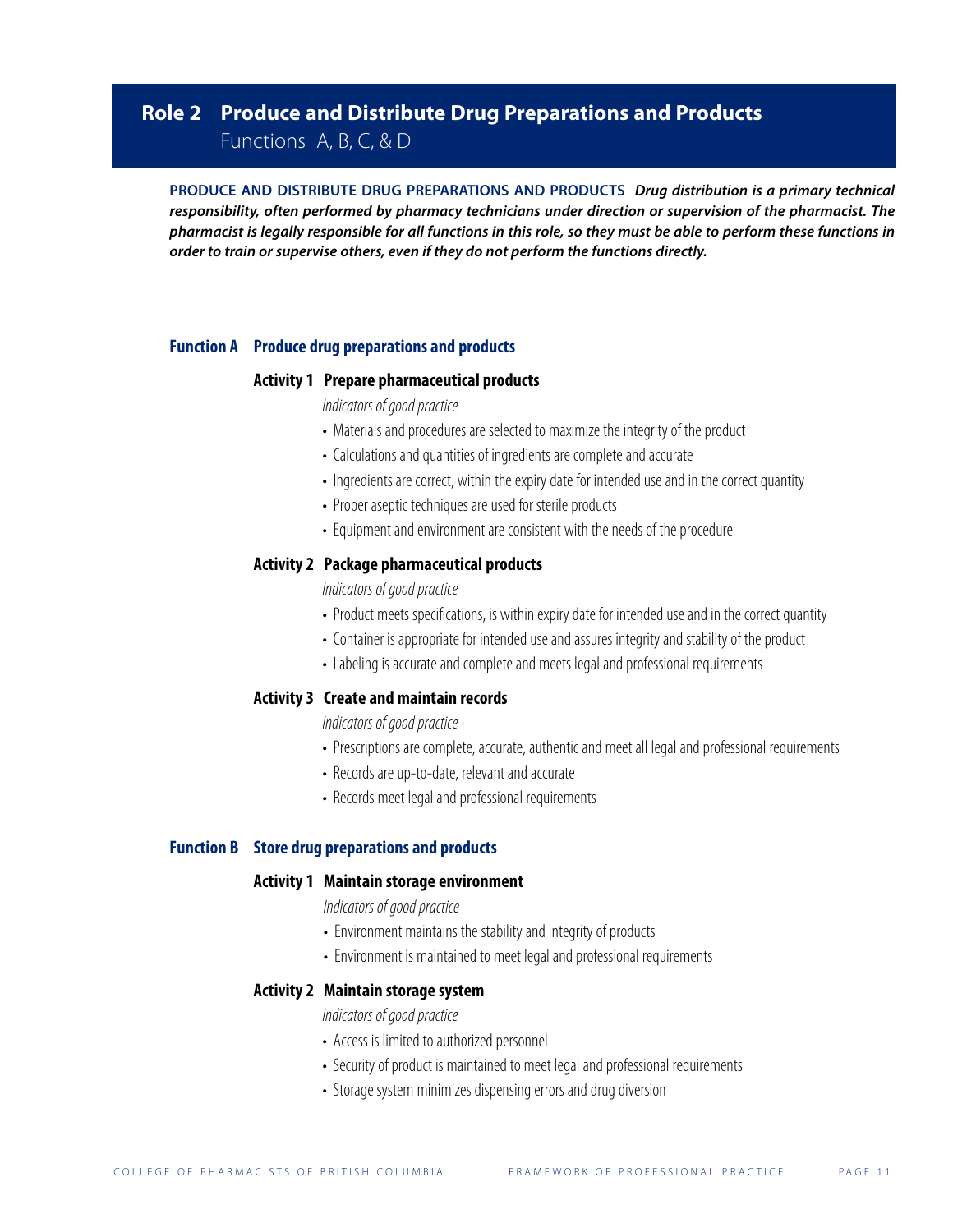### **Function C Distribute drug preparations and products**

### **Activity 1 Maintain security and integrity during the distribution process**

Indicators of good practice

- Container is appropriate to intended use and transport
- Preparation and distribution systems minimize drug diversion
- Discrepancies are dealt with promptly and in accordance with legal and professional requirements

### **Activity 2 Maintain records of distribution**

Indicators of good practice

- Audit trail is created and maintained and discrepancies are reconciled
- Records are signed, dated and accurate
- Receipt of controlled products is confirmed in accordance with legal and professional requirements

### **Function D Dispose of drug preparations and products**

### **Activity 1 Identify products requiring disposal**

Indicators of good practice

- Inventory is checked regularly for items requiring disposal
- Products received from others requiring disposal are identified

### **Activity 2 Store products requiring disposal securely**

Indicators of good practice

- Products for disposal are stored in a suitable container and clearly identified
- Products for disposal are stored separately

### **Activity 3 Remove products from pharmacy for disposal**

- Methods for disposal are safe and environmentally responsible
- Secure disposal service providers are identified and utilized
- Products are disposed of in a manner that meets legal and professional requirements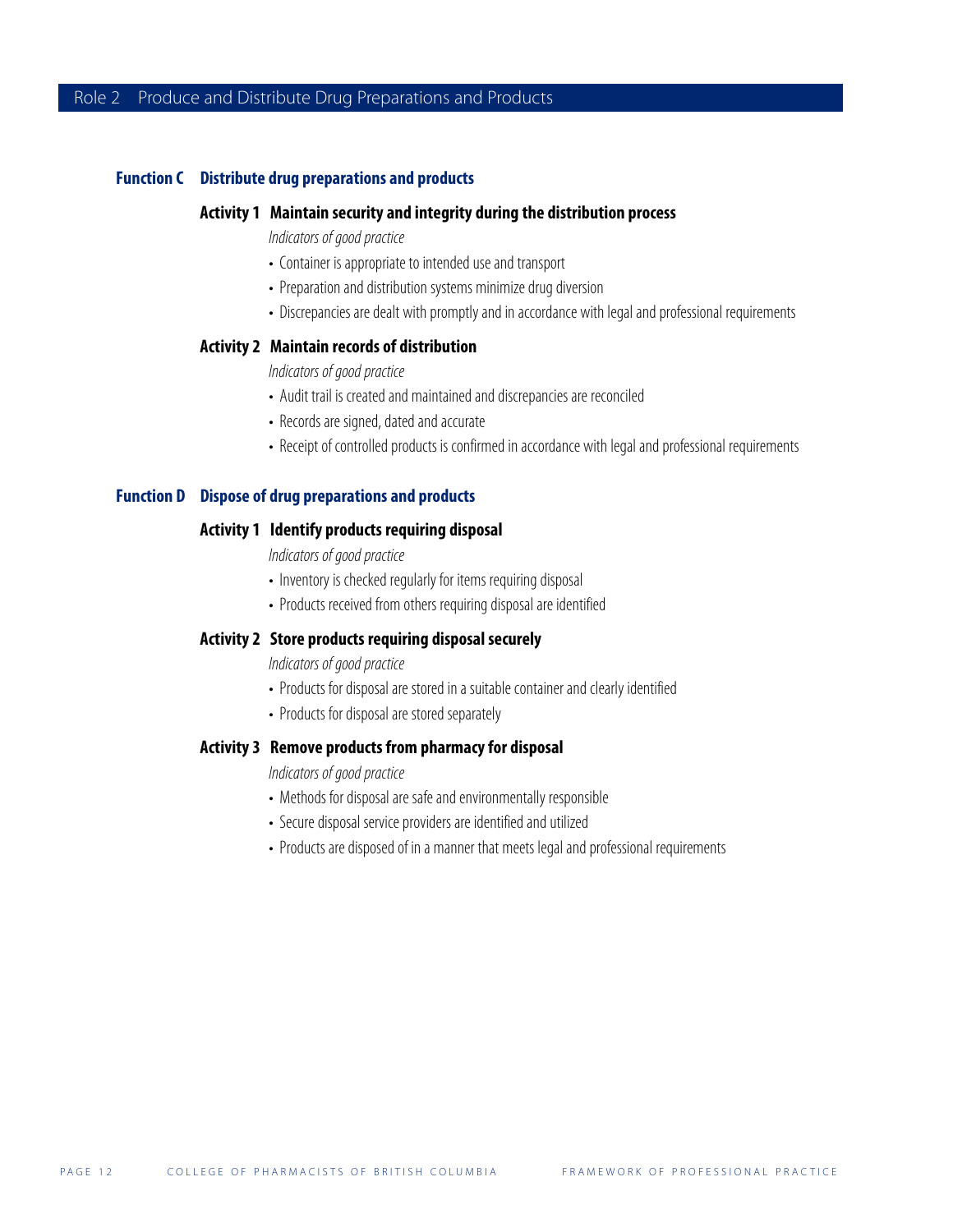### **Role 3 Contribute to the Effective Operation of the Pharmacy**

Functions A, B, C, D, & E

**CONTRIBUTE TO THE EFFECTIVE OPERATION OF THE PHARMACY All pharmacists, regardless of their responsibility, contribute directly or indirectly to this role. For example: they contribute by helping to maintain the effectiveness and efficiency of the workplace; supervising others; ensuring adequate staffing; and/or ensuring quality products and services are provided to meet client needs.**

### **Function A Contribute to the maintenance of a productive working environment**

### **Activity 1 Maintain physical environment**

Indicators of good practice

- Space allocations maximize effectiveness of operations and assure confidentiality
- Needs and deficiencies within the environment are identified
- Recommendations for improving systems and procedures for acquiring and maintaining resources are referred to the appropriate person
- Routine maintenance is carried out to conform to legal and professional requirements
- Records of acquisitions and maintenance are kept
- Manuals and contracts are readily accessible to others

### **Activity 2 Contribute to the health, safety and security of the environment**

Indicators of good practice

- Heating, lighting, ventilation, and cleanliness meet legal and professional requirements
- Required security systems and procedures are maintained
- Safety equipment, procedures and systems are maintained
- Staff are updated promptly on modifications relating to health, safety and security

### **Function B Contribute to the management of human resources within the practice**

### **Activity 1 Contribute to identifying human resource needs**

Indicators of good practice

- Human resource needs are identified in keeping with practice objectives, current and anticipated workload, and legal and professional requirements
- Human resource needs are identified and discussed with others
- Individual, team and practice development needs are considered at regular intervals

### **Activity 2 Contribute to the development of individuals and teams**

- Development needs of individuals and teams are identified
- Development is encouraged and assisted through a collaborative process
- Participation and achievement is supported, encouraged and recognized
- Individuals and teams are encouraged to provide feedback on their progress
- Records and documentation of development are maintained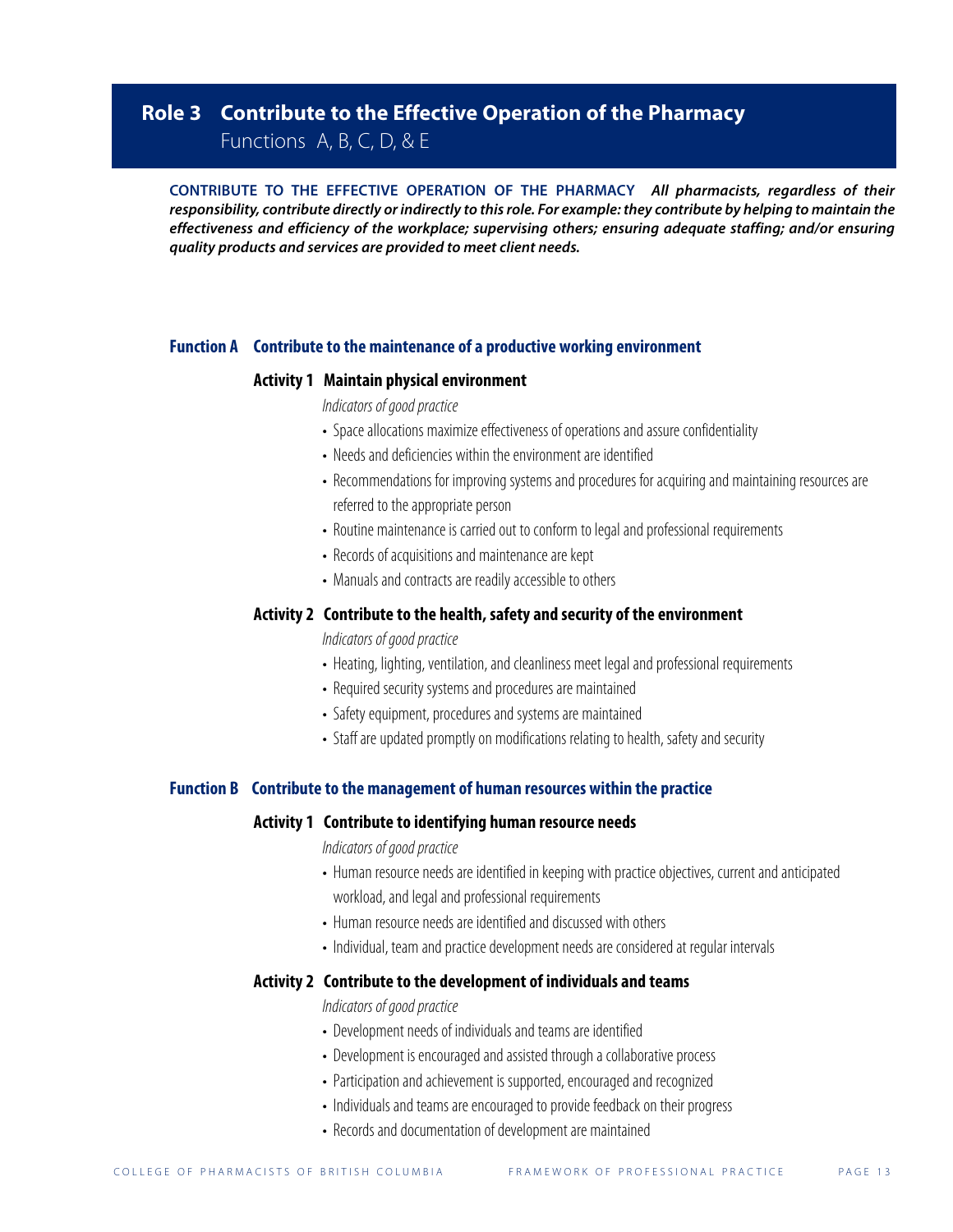### **Activity 3 Supervise staff**

Indicators of good practice

- Work activities and methods are planned and organized
- Individual responsibilities reflect legal and professional requirements
- Staff workload and performance expectations are clearly defined and communicated
- Evaluations of work are used to plan and organize current and future work activities
- Staff are encouraged to offer feedback on work activities and methods
- Constructive feedback is given to improve staff motivation and performance

### **Activity 4 Anticipate and prepare for change**

Indicators of good practice

- Emerging issues and practices are identified and their likely impact on practice operations are assessed
- Opportunities to discuss potential changes and their implications are offered to individuals and teams
- Suggestions and plans are offered for effective and practical ways of implementing change

#### **Function C Contribute to systems to provide products and quality services**

### **Activity 1 Contribute to management and maintenance of inventory**

Indicators of good practice

- Inventory is maintained to meet the client's needs
- Inventory is organized to minimize errors
- Inventory is organized to maximize efficiency and security
- Opportunities for drug diversion are recognized and preempted
- Inventory complies with legal and professional requirements

### **Activity 2 Create, maintain and improve information and resources**

- Information and resources are collected to fulfill the objectives of the practice
- Information and resources are relevant, accurate, and current
- Information and resources meet legal and professional requirements
- Information is recorded and stored following accepted formats, systems and procedures
- Information can be retrieved promptly and conveniently when required
- Information is evaluated and exchanged to make decisions and solve problems
- Systems and procedures for storing and disposing of client information and records maintain confidentiality
- Information is documented, dated, and authenticated according to legal and professional requirements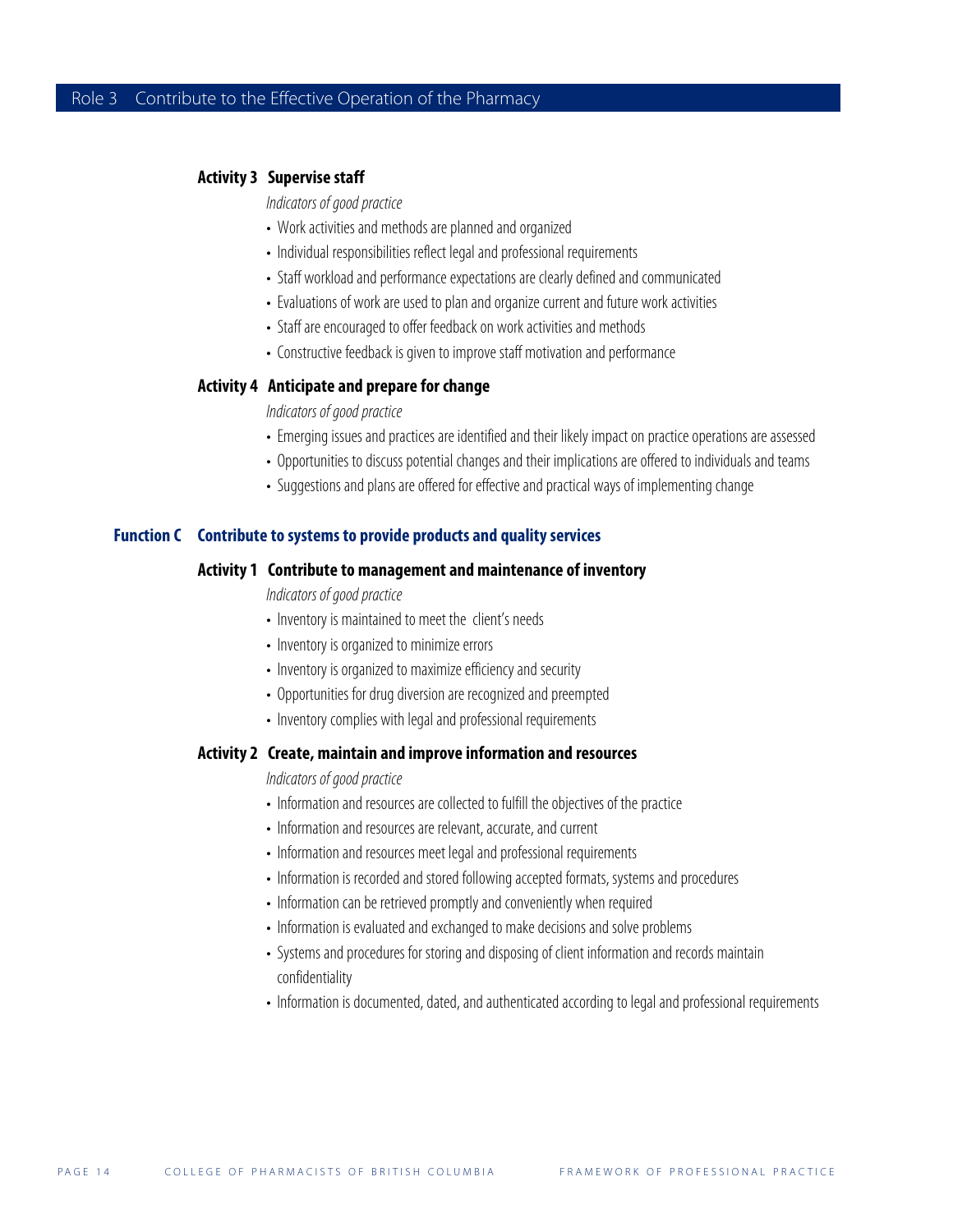### **Activity 3 Seek continuous improvement**

- Indicators of good practice
- Feedback is sought from clients and staff about the effectiveness of services and products
- Systems and procedures to monitor and evaluate the effectiveness of products and services are implemented
- Improvements suggested and implemented are effective and comply with legal and professional requirements
- Outcomes of changes made are evaluated against expectations and further opportunities for improvement are identified

### **Function D Contribute to the viability of the practice**

#### **Activity 1 Maximize the efficient use of resources**

Indicators of good practice

- Therapies are selected in agreement with the prescriber and the client
- Resources are used to maximize client outcomes
- Work activities and methods are designed to minimize waste
- Security and integrity of resources and products is maintained to minimize loss and waste

### **Activity 2 Promote and market the pharmacy practice**

Indicators of good practice

- Information and advice about products and services are readily available
- All promotional information and advice is relevant, accurate, current and meets the identified needs of individuals and the community
- Opportunities to promote the practice to individuals and the community are identified and responded to as appropriate
- Recommendations for improving the effectiveness of marketing and promotional activities are made
- Promotional and marketing activities are safe, effective and meet legal and professional requirements

#### **Function E Minimize practice errors and omissions, unsafe practices and professional misconduct**

### **Activity 1 Identify and prevent practice errors/omissions, unsafe practices and professional misconduct**

- Policies and procedures to ensure safety and effectiveness of persons, products and services are maintained and communicated to staff
- Accuracy and quality checks are routinely conducted and documented
- Incidents are promptly documented and causal factors are reviewed
- Documented incidents are regularly reviewed for patterns, causal factors and outcomes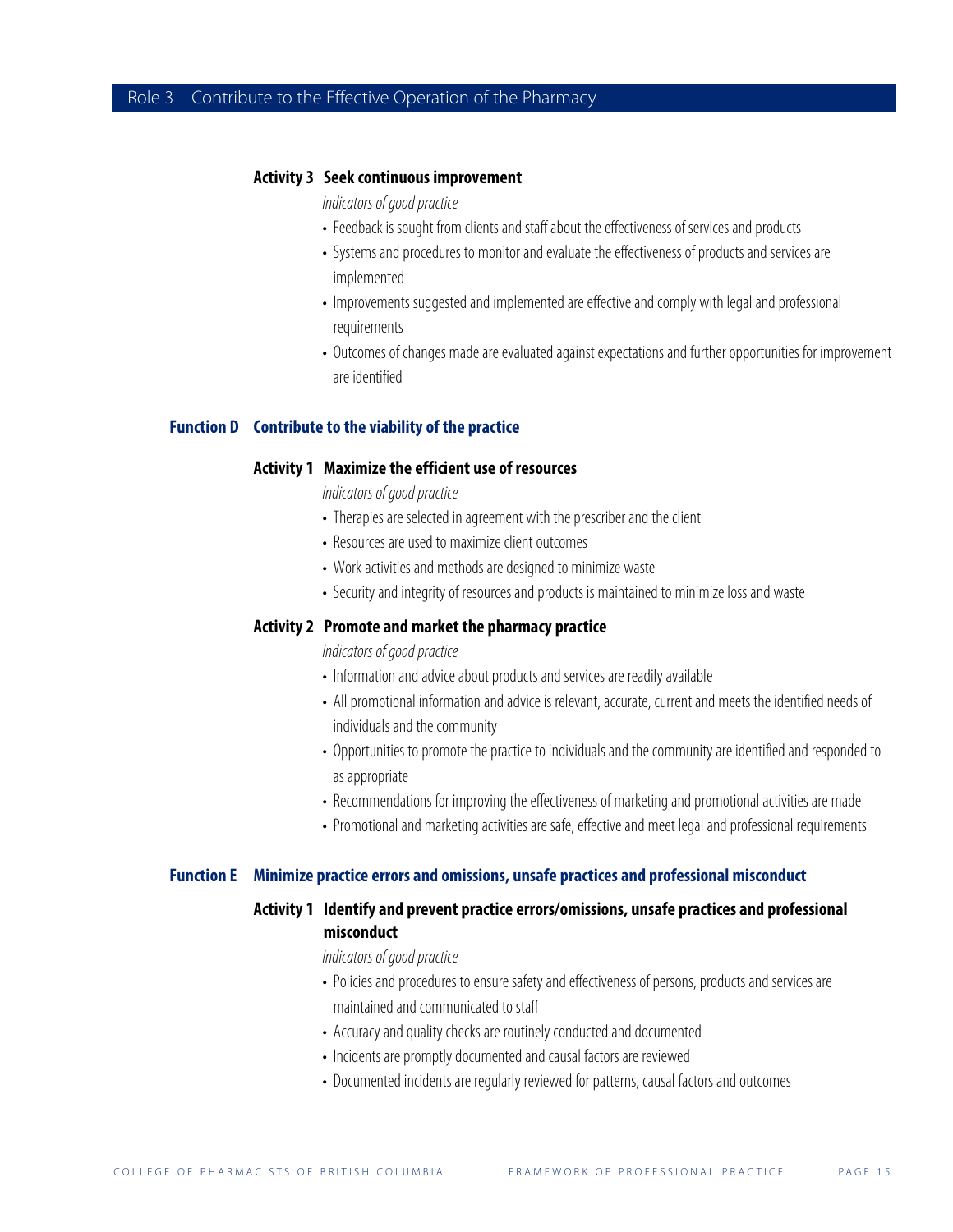### **Activity 2 Minimize, manage and report practice errors and omissions**

Indicators of good practice

- Errors and omissions are investigated, corrected, documented and reported to those affected by them
- Consequences are monitored and care provided as necessary
- Practice changes and/or preventive measures are implemented in consultation with those affected by them
- Alleged medical errors, unsafe practices and professional misconduct are investigated, documented and reported in accordance with legal and professional requirements

### **Activity 3 Respond to and resolve unsafe practices and professional misconduct**

- Practice and conduct resulting in actual or potential risk is immediately stopped and consequences monitored
- Corrective actions and/or referrals are implemented and documented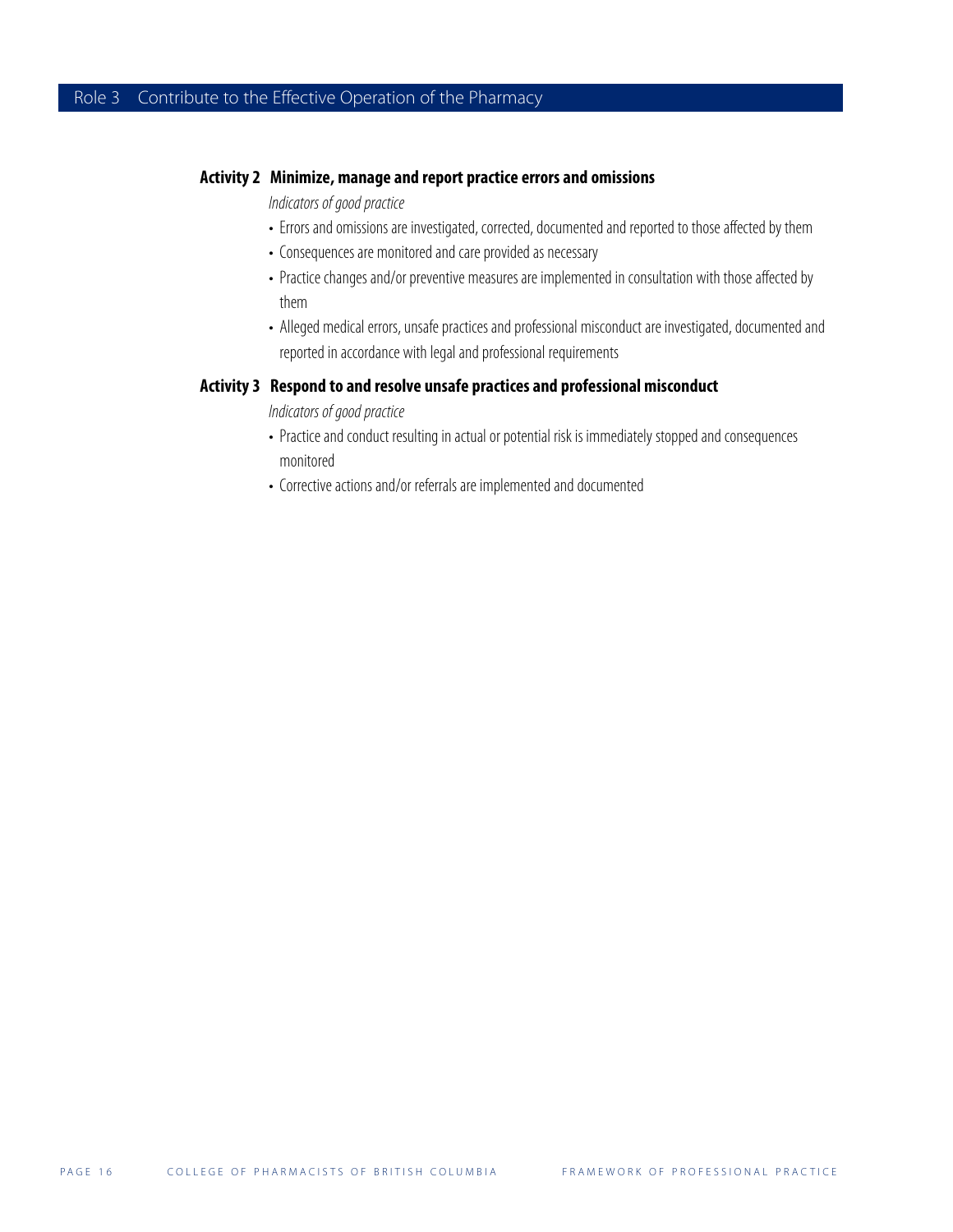### **Role 4 Maintain Professional Development & Contribute to the Professional Development of Others** Functions A & B

**MAINTAIN PROFESSIONAL DEVELOPMENT AND CONTRIBUTE TO THE PROFESSIONAL DEVELOPMENT OF OTHERS Professional development is a continuous process in the changing profession of pharmacy. As pharmacy practice evolves, pharmacists need to keep current and knowledgeable, and support others. They can do this through professional development, continuing education, workplace interaction and problem-solving.**

### **Function A Plan and implement personal development strategies to improve current and future performance**

### **Activity 1 Create and maintain a professional development plan to improve current and future performance**

Indicators of good practice

- Personal and professional needs are identified in keeping with current and future goals
- Professional development goals are established
- Realistic development priorities are set
- Emerging issues in pharmacy are reflected in priorities
- Development opportunities are identified, selected and pursued

#### **Activity 2 Monitor, evaluate and record development achievements**

Indicators of good practice

- Development is reviewed on a regular basis
- Achievements and practice outcomes are evaluated and documented
- Development plans are modified in keeping with changing goals

### **Function B Contribute to the professional development of colleagues**

### **Activity 1 Respond to the development needs of colleagues**

Indicators of good practice

- Needs of others are identified, acknowledged or confirmed
- Responses are timely, collaborative, constructive and professional
- Sources of information and expertise are suggested
- Feedback is requested on effectiveness of contribution

### **Activity 2 Support development and practice enhancement initiatives**

- Opportunities to learn and enhance practice are promoted and supported
- Meaningful feedback is provided constructively and professionally
- Feedback is timely and relevant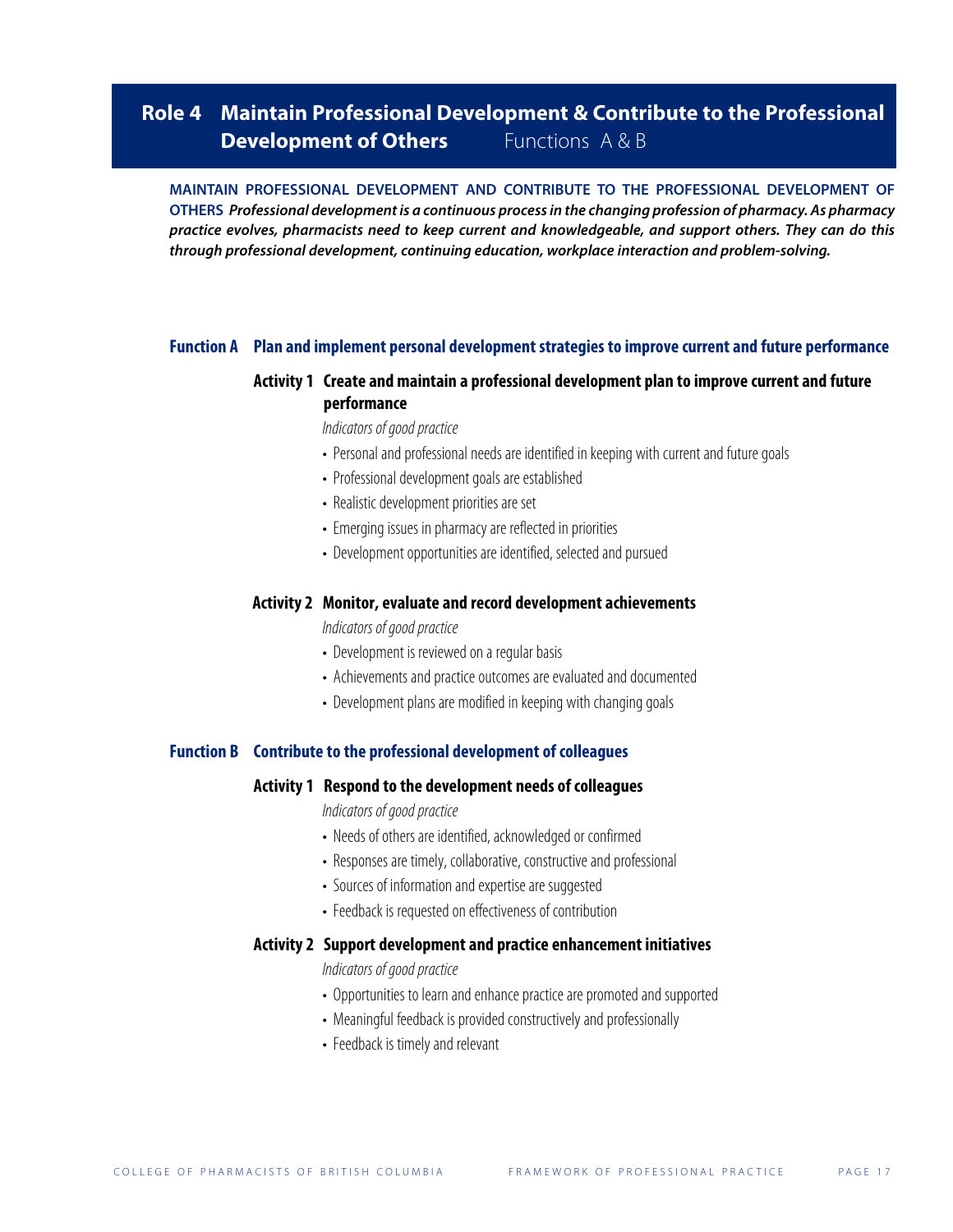### **Role 5 Contribute to the Effectiveness of the Health Care System**

### Functions A, B, C, D & E

**CONTRIBUTE TO THE EFFECTIVENESS OF THE HEALTH CARE SYSTEM As members of the health care community, pharmacists contribute to the health care team by identifying ways to improve overall health outcomes. Pharmacists do this by promoting health and wellness in the community; improving working relationships; investigating emerging therapies; and sharing new information to benefit their clients.**

### **Function A Promote, evaluate and improve health in the community**

### **Activity 1 Encourage health and wellness**

Indicators of good practice

- Clients are supported to make healthy and relevant lifestyle choices
- Clients are encouraged and supported to seek knowledge of disease prevention and management
- Options to promote health are presented

### **Activity 2 Support access to health information**

Indicators of good practice

- Sources of relevant, accurate and current information are identified for the client
- Information on disease prevention and management is provided
- Clients are referred to other services

### **Activity 3 Identify problems and solutions to improve health care in the community**

Indicators of good practice

- Clients' misuse or abuse of the health care system is identified, discouraged and prevented whenever possible
- Clients are provided with effective choices
- Drug use is monitored and in keeping with legal and professional requirements
- Inappropriate practices are identified and addressed

### **Function B Advocate and support policies that promote improved health outcomes**

### **Activity 1 Contribute to public and professional forums to promote improved health outcomes**

Indicators of good practice

- Information and ideas presented are current and relevant to audience
- Information and advice are provided in a format and in a manner that promotes understanding

### **Activity 2 Contribute to policy direction and decisions to improve health outcomes**

- Input provided is in the best interest of the public
- Policy direction and decisions are current and realistic
- Policy direction and decisions are reviewed on a regular basis to ensure applicability to current practice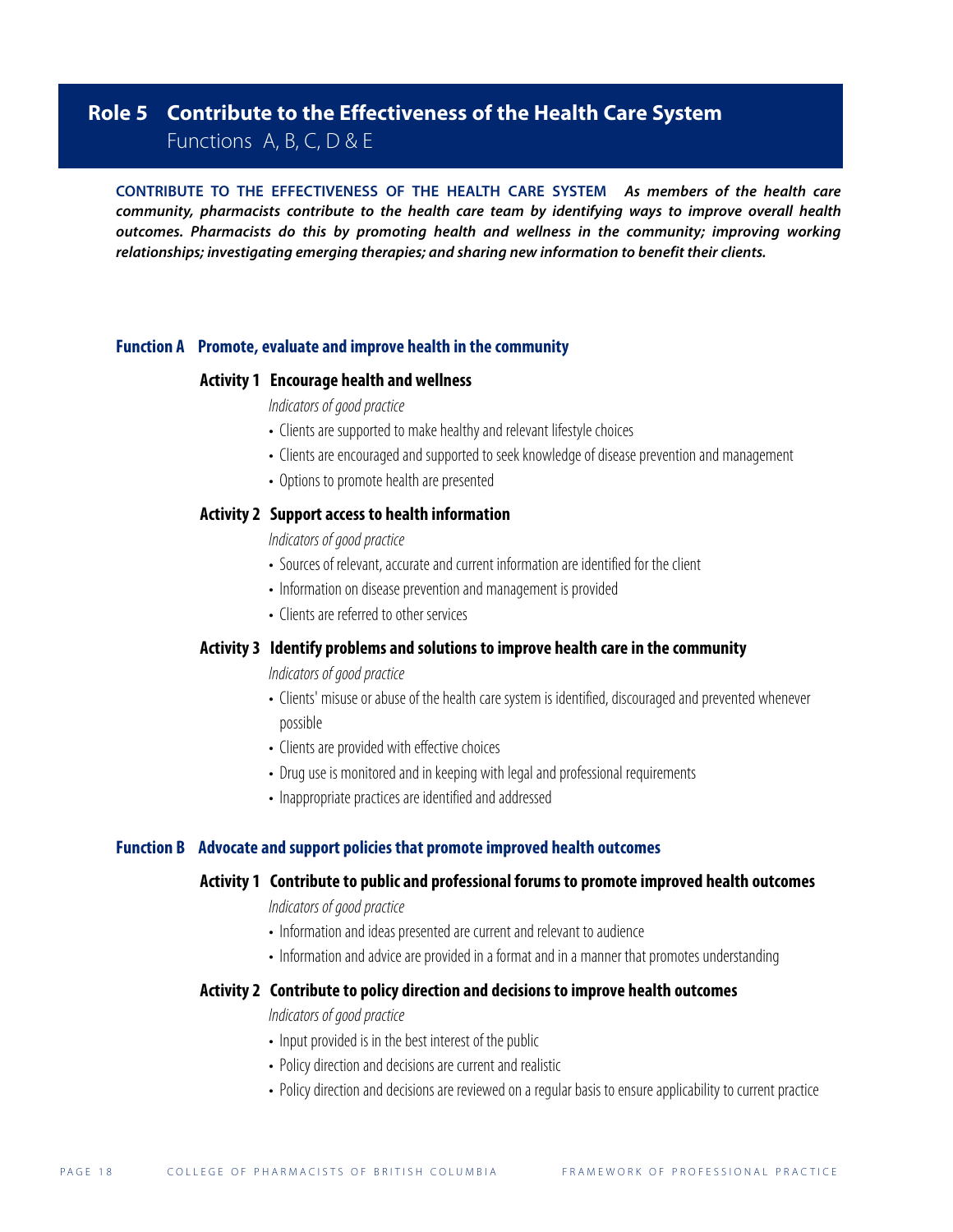### Role 5 Contribute to the Effectiveness of the Health Care System

### **Activity 3 Collaborate with other health care professionals in their efforts to improve health outcomes**

Indicators of good practice

- Opportunities for collaboration are identified
- Collaboration reflects common goals and interests

### **Function C Create, maintain and enhance working relationships with others**

### **Activity 1 Exchange information and advice with others**

Indicators of good practice

- Information needs are clarified
- Relevant, current references and literature are accessed, interpreted and shared with others, as appropriate
- Information obtained and exchanged is accurate, objective, current and timely
- Information and advice provided responds to the client's needs
- Referrals to other information services are made, as appropriate
- Information and advice are provided in a format and in a manner that promotes understanding
- Recommendations and information exchanged are documented

### **Activity 2 Contribute to health and wellness problem-solving**

Indicators of good practice

- An active role is maintained
- Significant contributions to problem-solving are documented
- Contributions reflect professional judgment and expertise

### **Function D Contribute to the education and training of students and health professionals**

#### **Activity 1 Identify the learning needs and goals of students and health professionals**

#### Indicators of good practice

- Individuals and groups are encouraged to clarify learning needs
- Individuals and groups are given information and support to enable them to define and set learning goals

### **Activity 2 Select or develop learning activities to meet identified needs and goals**

- Multiple and diverse learning opportunities are identified, supported, provided and recognized
- Activities are relevant to the needs, learning styles and abilities of the learners
- Learning resources are relevant, engaging and promote the development of the learners' skills and knowledge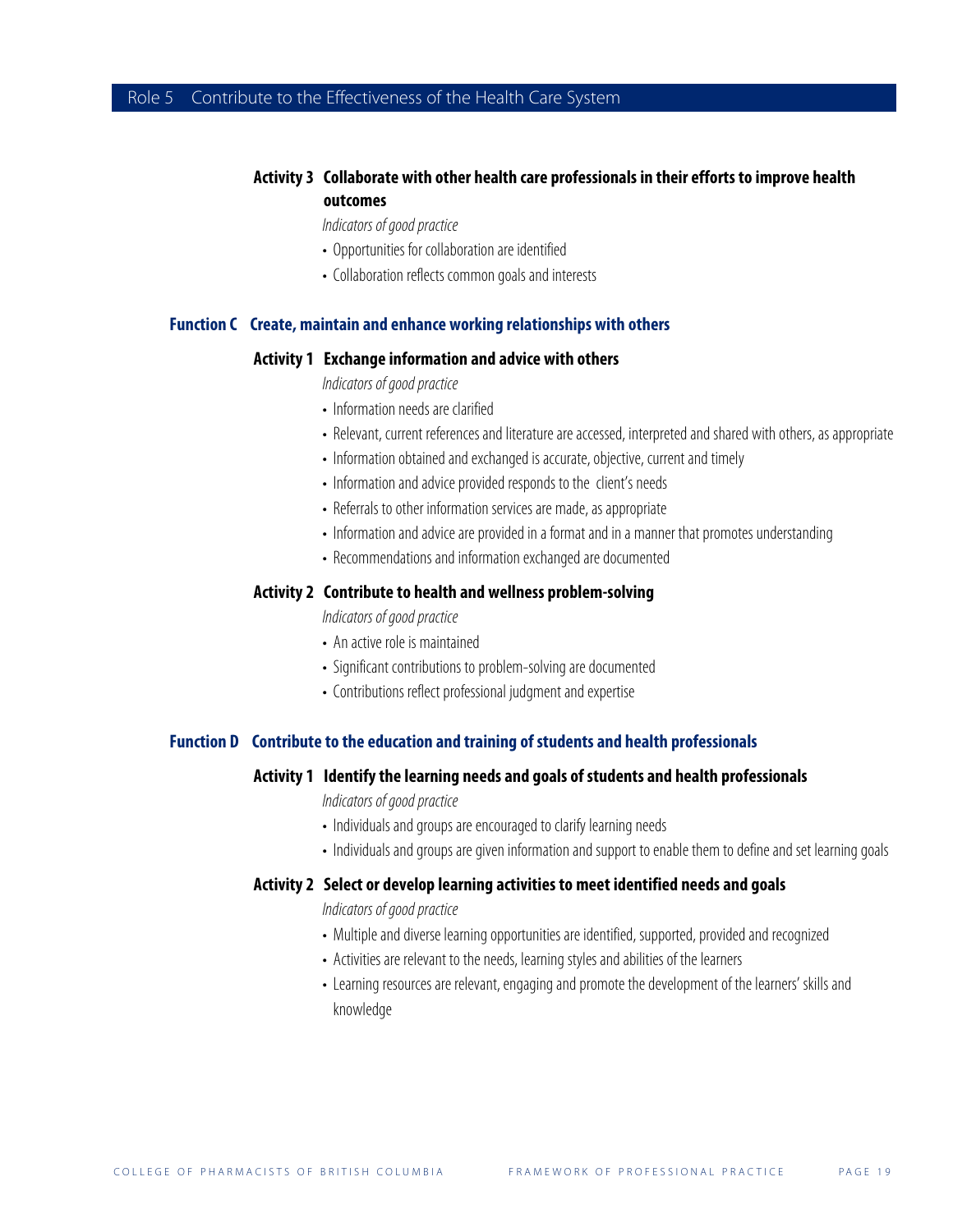### **Activity 3 Facilitate or implement learning activities and assess outcomes**

Indicators of good practice

- Learning environment fosters curiosity, discussion and personal reflection
- Learning activities encourage the learners' active participation
- Learners are encouraged and supported to ask questions and value constructive feedback from peers and others
- Assessment strategies and tools are valid, reliable and appropriate
- Learning and assessment outcomes are recorded in a timely, accurate and meaningful way

### **Activity 4 Evaluate quality of education and training**

Indicators of good practice

- Feedback is requested from learners
- Feedback is analyzed, interpreted and used to review learning activities and assessment strategies
- Changes in learning activities and assessment strategies are planned and implemented based on the results of the evaluation, as appropriate

### **Function E Contribute to the discovery of new knowledge and skills and their application to pharmacy practice and the health care system**

### **Activity 1 Participate in client care practices that yield new or expanded knowledge about the effectiveness and safety of drugs**

Indicators of good practice

- Unanticipated drug therapy outcomes are monitored and reported through professional, scientific or regulatory channels
- Findings arising from independent observations about drug therapies are reported, tested and validated or discarded
- Formal research activities conform to accepted standards of study design, data collection, data confidentiality, security, interpretation and presentation of findings
- Participation in research activities conforms to ethical standards
- Expertise, resources and data from practice settings are provided to research studies in adherence with ethical, legal and professional requirements

### **Activity 2 Investigate and contribute to research activities that improve health outcomes, support the health of the public and enhance pharmacy practice**

- Health care issues are identified through a systematic process
- New services that can enhance health outcomes in clients are investigated, supported and promoted
- Evidence-based, cost-effective drug strategies are developed, implemented and supported
- Pharmaceutical care processes and pharmacy practices are regularly evaluated and evidence-based
- Technological advancements are studied and implemented where appropriate
- Systems are established to support the implementation of the changes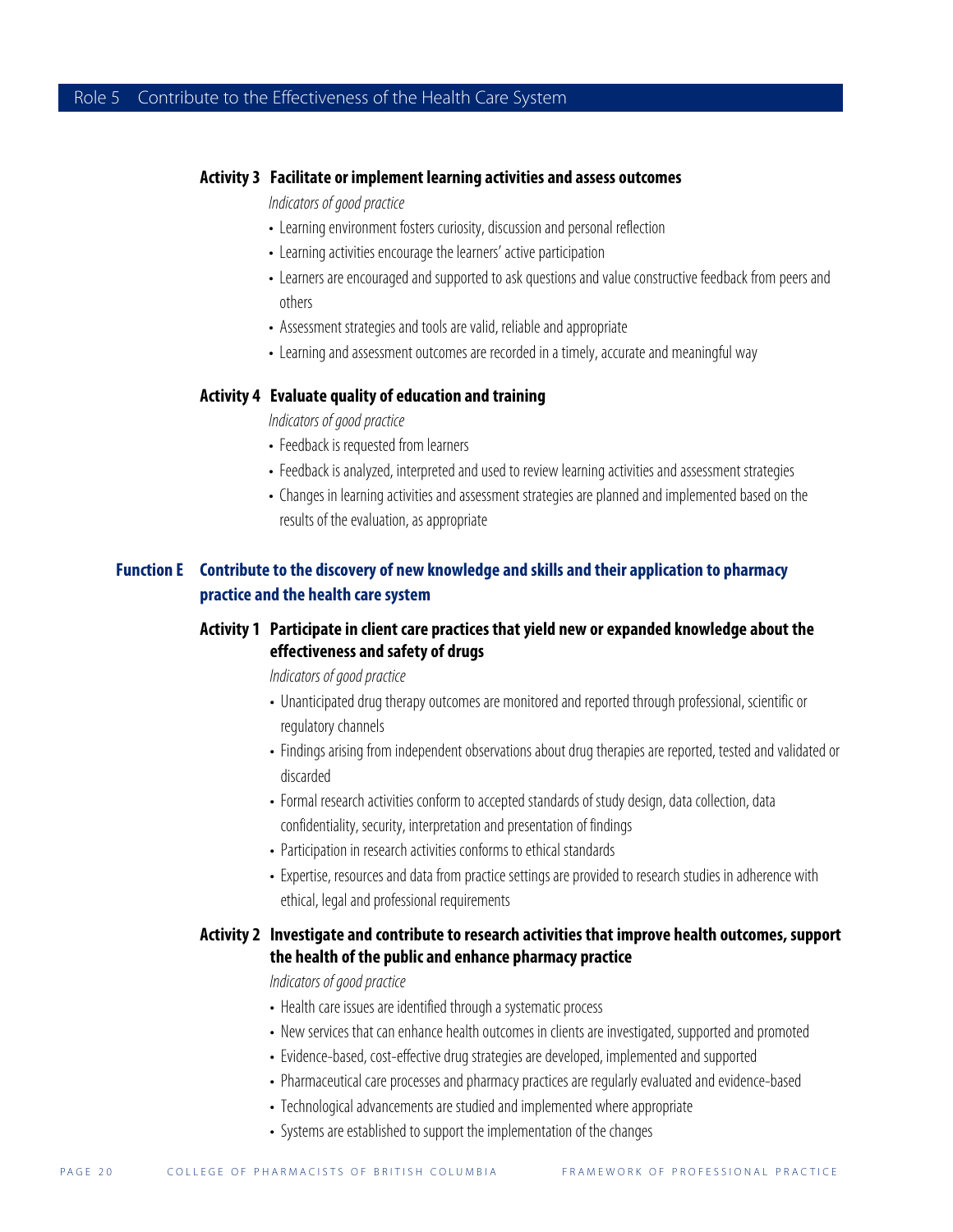In order to perform the Roles, Functions and Activities reflected in the Framework of Professional Practice, pharmacists need a strong foundation in a wide variety of knowledge and skills. What follows are the knowledge and skill specifications associated with the work of pharmacists. As part of daily practice, pharmacists:

- make decisions
- solve problems
- respond to contingencies
- analyze and synthesize information
- grow and develop in their work

To do this, pharmacists draw on their expertise, usually in the form of knowledge, skills and abilities unique to each pharmacist. This expertise is based on education, training and experience. There are six areas in which all pharmacists need fundamental knowledge and skills:

- foundation sciences
- systems
- health and safety
- communication
- groups and relationships
- professional practice and accountability

Each area includes detailed specifications that B.C. pharmacists say are 'essential' or 'very important' to achieving good and consistent practice outcomes. Each of these is divided into three categories:

- theories, concepts and principles
- skills
- facts, data and information

Given the integrated nature of the work performed by pharmacists, most knowledge and skills are applicable to most Roles. However, in some cases, the knowledge and skills described are more relevant to one or more specific Role.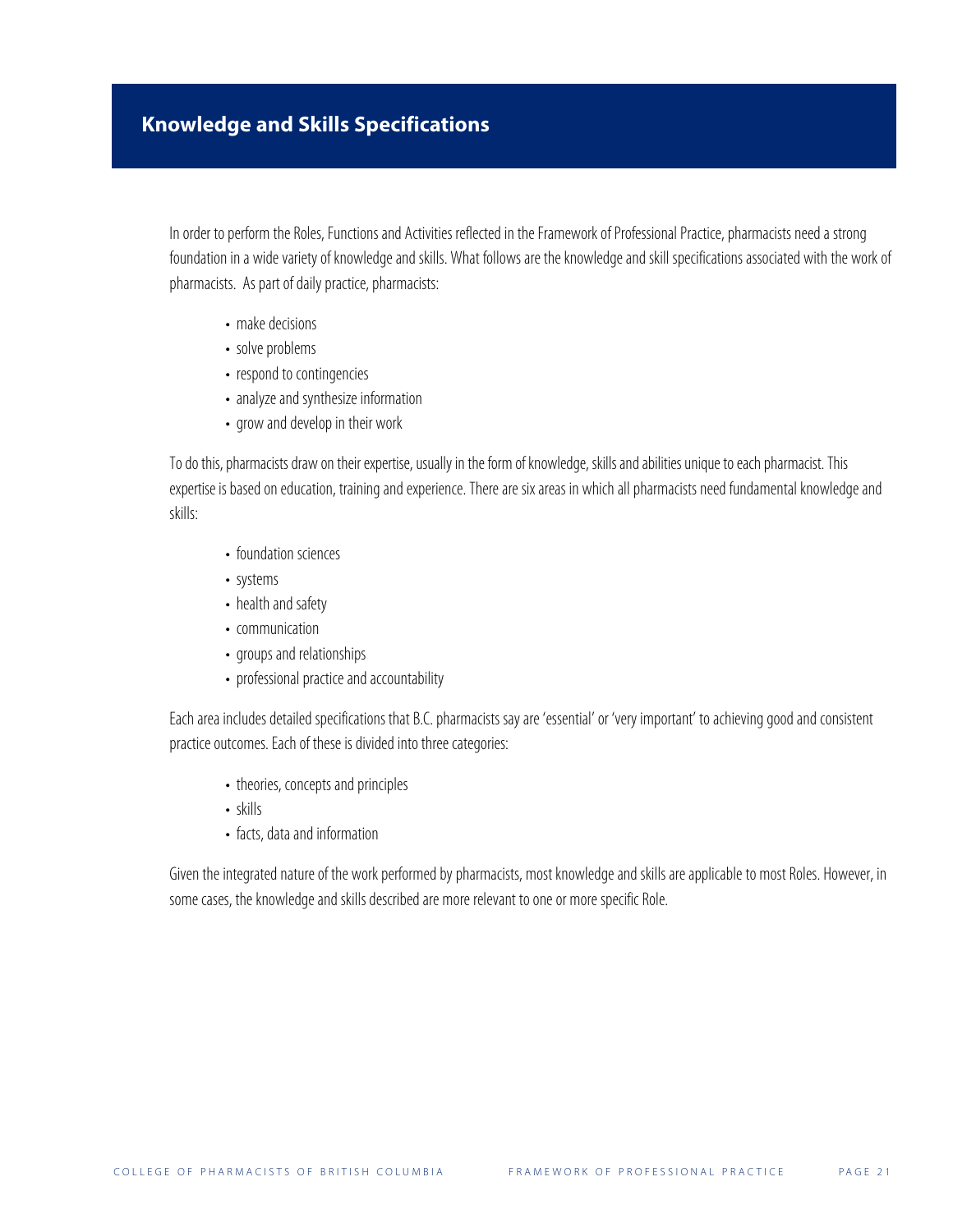### **Knowledge and Skills Specifications** Foundation Sciences

•Basic pharmaceutical sciences including: \* Pharmacology • Pharmaceutical chemistry • Pharmacokinetics • Pharmacodynamics  $\bullet$  Pharmaceutics  $\bullet$  Pharmacotherapeutics • Pharmacoeconomics • Other medical sciences including: \* Bacteriology \* Biology • Biomedical Ethics + Biostatistics + Chemistry  $\bullet$  Epidemiology + Genetics \* Human anatomy \* Microbiology \* Pathophysiology \* Physiology  $\bullet$  Therapeutics • Basic theories of psychology, including behavioral and organizational psychology • Pharmacy practice including clinical pharmacy • Principles of pharmaceutical care • Principles of evidence-based medicine • Theories of critical thinking • Principles, theoretical basis and implications of a wide range of medical conditions and disease states • Principles of mathematics especially relating to calculation and measurement • Impact of age, race, gender, and socioeconomic status on health, wellness and disease states • In a nonjudgmental and unbiased manner: \* Observe  $\textdegree$  Evaluate  $*$  Make decisions <sup>u</sup> Record • Disseminate information and advice • Critically evaluate, assess and interpret signs, symptoms and health status (1, 5) • Identify, solve and give advice about drug-related problems (1, 4, 5) • Research, review and evaluate literature (1, 4, 5) • Utilize professional judgment while upholding legislative requirements • Accurately perform mathematical calculations • Work collaboratively with individuals and teams • Compound • Interpret diagnostic values • Current issues and trends related to health and the practice of pharmacy • Demographics including health/wellness of population served and characteristics of special populations (1, 2, 3, 5) • Patient health records and other patient information (1, 5) • Information on the properties of products and packaging (2) • Information on the uses and effects of products • Public policy priorities (5) • Relevant and recent research findings • References and resources for drug disease information • Current referral information for relevant resources • Specialty pharmacy practice issues • Compounding techniques • Relevant legislation, regulations and policies affecting practice **Theories, Concepts and Principles Pharmacists need to understand: Skills Pharmacists need to have the ability to: Facts, Data and Information Pharmacists need to know about:**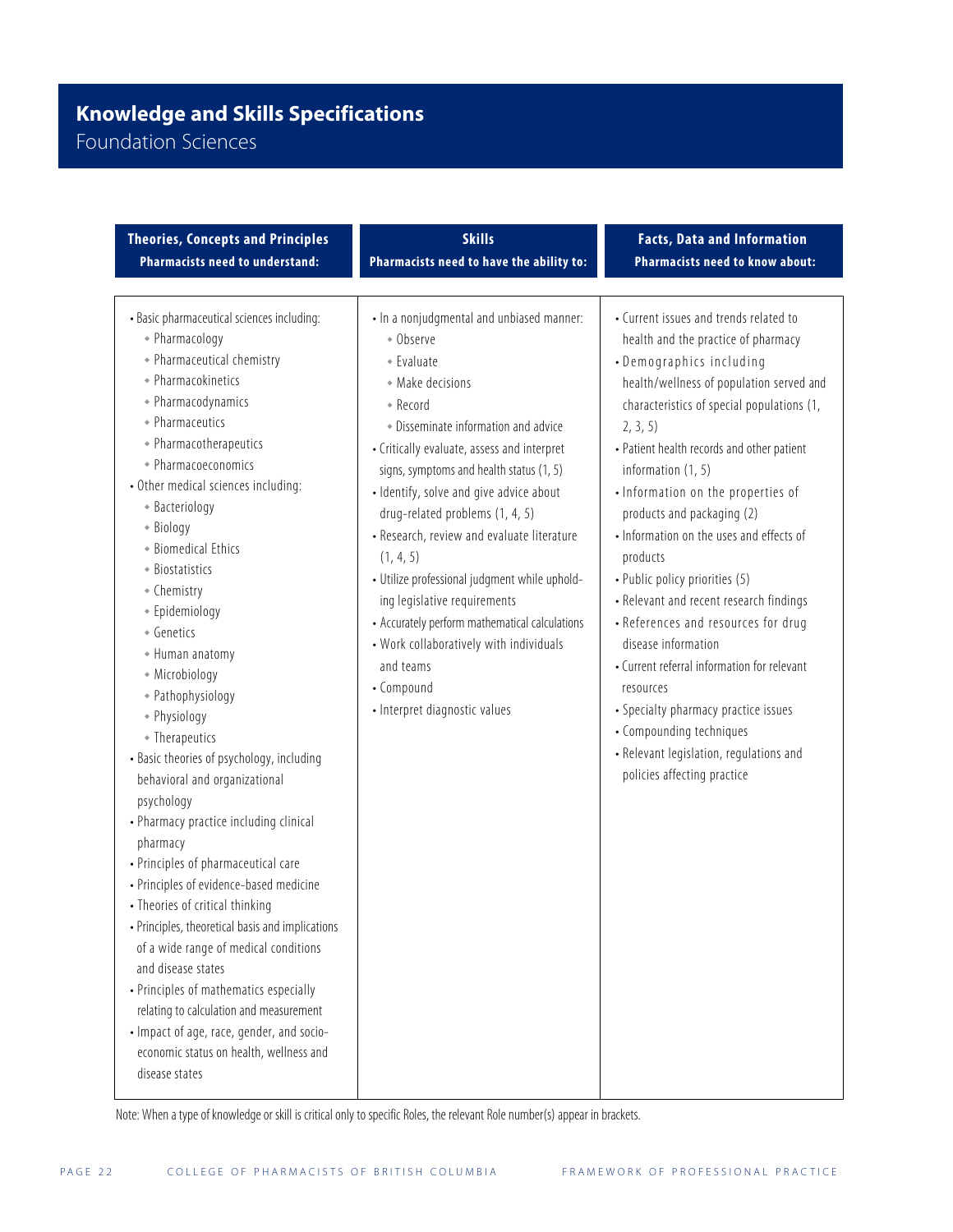### Systems

| <b>Theories, Concepts and Principles</b>                                                                                                                                                                                                                                                                                                                                                                                                                                                                                                                                                                                                                                                                                                                                                                                                                                                                                                                                                                                                                                           | <b>Skills</b>                                                                                                                                                                                                                                                                                                                                                                                                                                                                                       | <b>Facts, Data and Information</b>                                                                                                                                                                                                                                                                                                                                                                                                                                                                                                                                                                                                                                      |
|------------------------------------------------------------------------------------------------------------------------------------------------------------------------------------------------------------------------------------------------------------------------------------------------------------------------------------------------------------------------------------------------------------------------------------------------------------------------------------------------------------------------------------------------------------------------------------------------------------------------------------------------------------------------------------------------------------------------------------------------------------------------------------------------------------------------------------------------------------------------------------------------------------------------------------------------------------------------------------------------------------------------------------------------------------------------------------|-----------------------------------------------------------------------------------------------------------------------------------------------------------------------------------------------------------------------------------------------------------------------------------------------------------------------------------------------------------------------------------------------------------------------------------------------------------------------------------------------------|-------------------------------------------------------------------------------------------------------------------------------------------------------------------------------------------------------------------------------------------------------------------------------------------------------------------------------------------------------------------------------------------------------------------------------------------------------------------------------------------------------------------------------------------------------------------------------------------------------------------------------------------------------------------------|
| <b>Pharmacists need to understand:</b>                                                                                                                                                                                                                                                                                                                                                                                                                                                                                                                                                                                                                                                                                                                                                                                                                                                                                                                                                                                                                                             | Pharmacists need to have the ability to:                                                                                                                                                                                                                                                                                                                                                                                                                                                            | <b>Pharmacists need to know about:</b>                                                                                                                                                                                                                                                                                                                                                                                                                                                                                                                                                                                                                                  |
| • Critical concepts of systems theory such as:<br>* key components of systems<br>+ basic functions of systems<br>• impact of change on systems<br>* sources of power<br>• effect of power imbalances within<br>systems<br>• Formal and informal organizational systems<br>such as:<br>• the mandate and philosophy of the<br>organization where they work<br>• organizational structures, functions<br>and subsystems<br>• indicators of quality and effectiveness<br>• Wider health care and community<br>systems such as:<br>• the regulatory, licensing and funding<br>framework<br>• the role and function of other related<br>formal and informal services and supports<br>• Concept of a client-centered care system<br>including issues of autonomy, responsibility<br>and support<br>• Concepts of quality management<br>- Basic principles of environmental respon-<br>sibility, waste reduction and recycling<br>• Basic principles of business management<br>• Principles of time management<br>• Principles of inventory management (3)<br>• Concept of prioritization | • Anticipate, recognize and evaluate the<br>potential impact of practice on systems<br>• Create, implement and manage an<br>effective workplace system<br>• Analyze systems<br>• Improve systems within the organization<br>and community<br>• Create policies and procedures<br>• Anticipate and recognize how systems<br>impact clients<br>• Balance competing priorities and respond<br>to shifting priorities<br>• Work within and manage budgets (3)<br>• Read and evaluate financial data (3) | · The philosophy, structure, mandate,<br>objectives, policies and procedures of<br>their own organizations<br>• The socioeconomic and cultural<br>characteristics of the communities they<br>serve<br>• Key government and professional bodies<br>influencing pharmacy practice<br>• Barriers and challenges that exist within<br>systems<br>• Availability and costs of different drug<br>distribution systems (1, 2, 3, 5)<br>· Policies and procedures for disposal of<br>confidential material<br>• Policies and procedures for inventory<br>management<br>• Relevant community resources<br>• Relevant legislation, regulations and<br>policies affecting practice |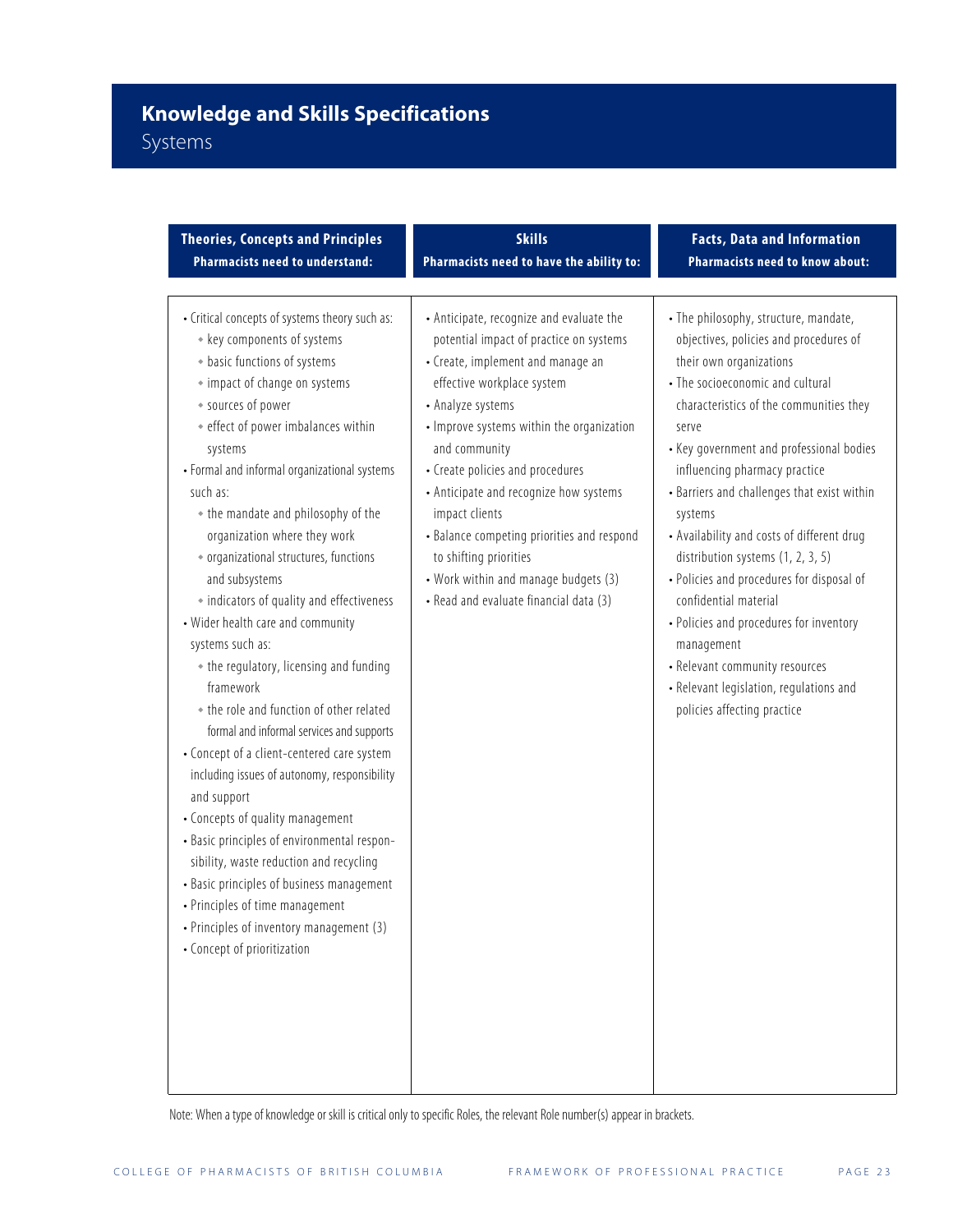## **Knowledge and Skills Specifications** Health and Safety

| <b>Theories, Concepts and Principles</b>                                                                                                                                                                                                                                                                                                                                                          | <b>Skills</b>                                                                                                                                                                                                                                                                                                                                        | <b>Facts, Data and Information</b>                                                                                                                                                                                                                                                                                                                                                                                                                                                                                                                                                                                                                                                                            |
|---------------------------------------------------------------------------------------------------------------------------------------------------------------------------------------------------------------------------------------------------------------------------------------------------------------------------------------------------------------------------------------------------|------------------------------------------------------------------------------------------------------------------------------------------------------------------------------------------------------------------------------------------------------------------------------------------------------------------------------------------------------|---------------------------------------------------------------------------------------------------------------------------------------------------------------------------------------------------------------------------------------------------------------------------------------------------------------------------------------------------------------------------------------------------------------------------------------------------------------------------------------------------------------------------------------------------------------------------------------------------------------------------------------------------------------------------------------------------------------|
| <b>Pharmacists need to understand:</b>                                                                                                                                                                                                                                                                                                                                                            | Pharmacists need to have the ability to:                                                                                                                                                                                                                                                                                                             | <b>Pharmacists need to know about:</b>                                                                                                                                                                                                                                                                                                                                                                                                                                                                                                                                                                                                                                                                        |
| • Concepts and implications of universal<br>precautions<br>• Basic principles of workplace safety<br>• Basic principles of Workplace Hazardous<br>Materials Information Systems (WHMIS)<br>(2, 3)<br>• Basic principles of environmental<br>pollutants and disposal systems (2, 3, 5)<br>• Principles of health and wellness<br>• Concept of "quality of life"<br>• Principles of risk management | • Apply standards<br>• Evaluate and anticipate potential<br>problems and deficiencies<br>• Recognize and intervene in potentially<br>risky or unsafe situations<br>• Implement changes and preemptively<br>work to remove risk<br>· Follow-through and monitor identified<br>areas of concern<br>• Respond to emergencies and shifting<br>priorities | • Relevant workplace and environmental<br>standards and concerns<br>• Health and safety standards<br>• WCB quidelines<br>• Employment standards<br>• Past and current issues, problems or<br>concerns and information about the<br>effectiveness of changes and corrections<br>that have been instituted (3)<br>• Standards, procedures and equipment for<br>aseptic techniques (2, 3)<br>• Current information and resources for<br>product storage, expiry, disposal and<br>transport $(2, 3, 5)$<br>• Relevant contracts and equipment<br>information and warranties (3)<br>• Professional associations and/or union<br>supports<br>• Relevant legislation, regulations and<br>policies affecting practice |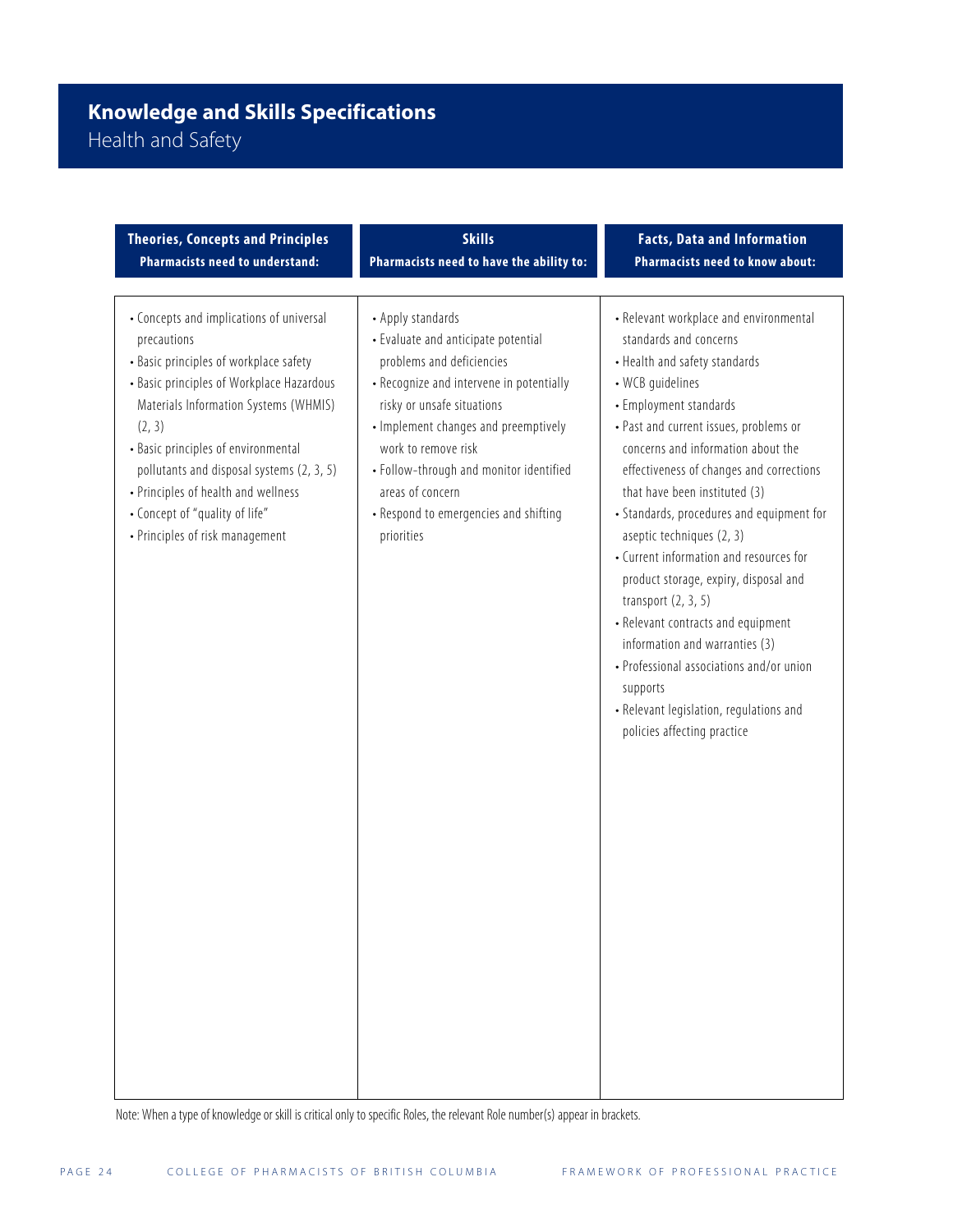### Communication

| <b>Theories, Concepts and Principles</b>                                                                                                                                                                                                                                                                                  | <b>Skills</b>                                                                                                                                                                                                                                                                                                                                                                                                                                                                                                                                                                                                                                                                                                                                                                                                                                                                                                                                                                                                                                                                                                                                              | <b>Facts, Data and Information</b>                                                                                                                                                                                                                                                                                                                                                                       |
|---------------------------------------------------------------------------------------------------------------------------------------------------------------------------------------------------------------------------------------------------------------------------------------------------------------------------|------------------------------------------------------------------------------------------------------------------------------------------------------------------------------------------------------------------------------------------------------------------------------------------------------------------------------------------------------------------------------------------------------------------------------------------------------------------------------------------------------------------------------------------------------------------------------------------------------------------------------------------------------------------------------------------------------------------------------------------------------------------------------------------------------------------------------------------------------------------------------------------------------------------------------------------------------------------------------------------------------------------------------------------------------------------------------------------------------------------------------------------------------------|----------------------------------------------------------------------------------------------------------------------------------------------------------------------------------------------------------------------------------------------------------------------------------------------------------------------------------------------------------------------------------------------------------|
| <b>Pharmacists need to understand:</b>                                                                                                                                                                                                                                                                                    | Pharmacists need to have the ability to:                                                                                                                                                                                                                                                                                                                                                                                                                                                                                                                                                                                                                                                                                                                                                                                                                                                                                                                                                                                                                                                                                                                   | Pharmacists need to know about:                                                                                                                                                                                                                                                                                                                                                                          |
| • Principles of effective communication<br>• The range of individual communication<br>styles and modalities<br>• The impact of personal communication<br>styles on practice<br>• The role of socio-economic, cultural,<br>language, gender and social experiences<br>on communication<br>• Conflict management strategies | • Use verbal, non-verbal and written<br>communication methods effectively and<br>appropriately<br>• Demonstrate active listening skills<br>• Recognize, respect and respond<br>appropriately to a wide range of<br>individual communication styles<br>• Adjust the method, pacing and level of<br>communication to suit the listener<br>· Identify barriers to communication and<br>attempt to overcome them<br>• Demonstrate effective use of open-ended<br>and closed questions to elicit information<br>• Provide information and advice that is:<br>• relevant<br>+ current<br>• accurate<br>• verifiable<br>• Create written and electronic records in a<br>manner that promotes sharing, ease of use<br>and retrieval of necessary data<br>• Utilize problem solving strategies to<br>resolve conflicts<br>• Interpret and explain technical language,<br>information and jargon to clients and<br>other service providers<br>• Use technology productively and<br>effectively<br>• Give effective presentations to groups (3, 4, 5)<br>• Effectively market products, information<br>and the organization (3)<br>• Advocate for client(s) (3, 4, 5) | • Demographics and needs of population<br>served<br>• Relevant and current referral information<br>and resources<br>- Contact information for other health pro-<br>fessionals<br>· Translation resources (1, 5)<br>• Visual and auditory aids and other<br>resources, equipment and devices to<br>support communication (1, 5)<br>• Relevant legislation, regulations and policies<br>affecting practice |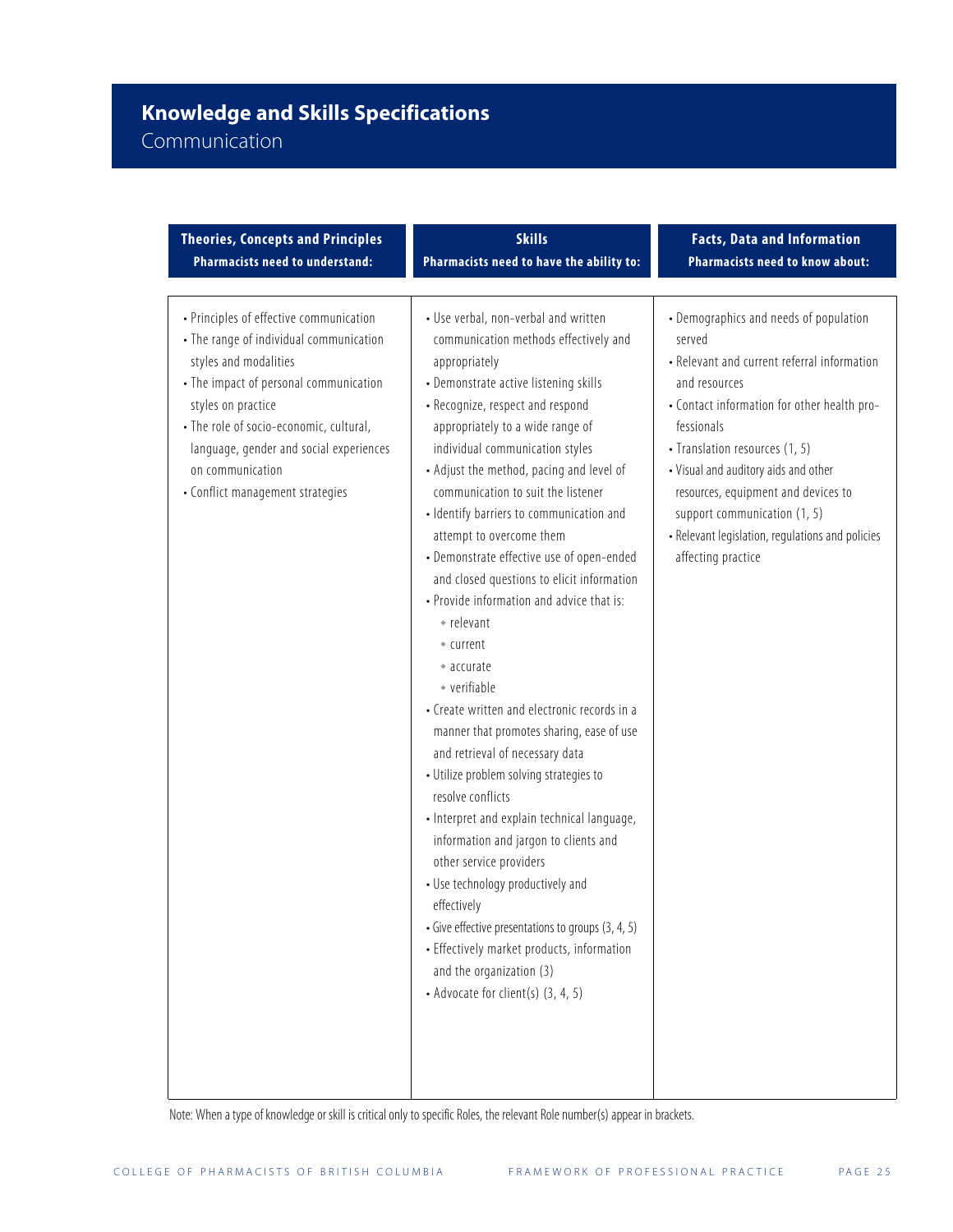# Groups and Relationships

| <b>Theories, Concepts and Principles</b>                                                                                                                                                                                                                                                                                                                                                                                                                                                                                                                                                                                                                                                                          | <b>Skills</b>                                                                                                                                                                                                                                                                                                                                                                                                                                                                                                                                                                                                                                                                                                                                                                                                                                                                                                                             | <b>Facts, Data and Information</b>                                                                                                                                                                                                                                                                                                                                                                                                                                                                                       |
|-------------------------------------------------------------------------------------------------------------------------------------------------------------------------------------------------------------------------------------------------------------------------------------------------------------------------------------------------------------------------------------------------------------------------------------------------------------------------------------------------------------------------------------------------------------------------------------------------------------------------------------------------------------------------------------------------------------------|-------------------------------------------------------------------------------------------------------------------------------------------------------------------------------------------------------------------------------------------------------------------------------------------------------------------------------------------------------------------------------------------------------------------------------------------------------------------------------------------------------------------------------------------------------------------------------------------------------------------------------------------------------------------------------------------------------------------------------------------------------------------------------------------------------------------------------------------------------------------------------------------------------------------------------------------|--------------------------------------------------------------------------------------------------------------------------------------------------------------------------------------------------------------------------------------------------------------------------------------------------------------------------------------------------------------------------------------------------------------------------------------------------------------------------------------------------------------------------|
| <b>Pharmacists need to understand:</b>                                                                                                                                                                                                                                                                                                                                                                                                                                                                                                                                                                                                                                                                            | Pharmacists need to have the ability to:                                                                                                                                                                                                                                                                                                                                                                                                                                                                                                                                                                                                                                                                                                                                                                                                                                                                                                  | <b>Pharmacists need to know about:</b>                                                                                                                                                                                                                                                                                                                                                                                                                                                                                   |
| • Basic principles of Human Resource<br>Management (3, 4)<br>• Interpersonal relationship development<br>• Theory of group dynamics<br>• Core principles of team building and<br>development<br>• The influence of varied cultural and<br>demographic experiences on relationship<br>building<br>• The range and implications of individual<br>learning styles (1, 3, 4, 5)<br>• Basic principles and role of assessment in<br>learning and individual development<br>(1, 3, 4, 5)<br>• The role and function of mentoring, role<br>modeling and other learning strategies<br>(1, 3, 4, 5)<br>• Basic concepts of problem-based learning,<br>a learner-centered system, and<br>experiential learning (1, 3, 4, 5) | • Establish and maintain productive profess-<br>ional relationships<br>• Contribute to the development of teams<br>and other groups<br>• Display flexibility and patience in working<br>with others<br>• Collaborate with others and share expertise<br>• Delegate and supervise effectively and<br>respectfully<br>• Demonstrate and model empathy and<br>respect for the views, opinions and beliefs<br>of others<br>• Demonstrate cultural sensitivity by work-<br>ing effectively and diplomatically with<br>people from diverse backgrounds<br>• Act as a role model or mentor (1, 3, 4, 5)<br>• Provide effective feedback and contribute<br>to the development of others (1, 3, 4, 5)<br>• Encourage and support others to help<br>them make decisions and implement<br>plans (1, 3, 4, 5)<br>• Select and use appropriate assessment<br>methods and tools (1, 3, 4, 5)<br>• Establish and support formal and informal<br>networks | • Responsibilities, mandates, and roles of<br>associated groups, organizations, teams<br>and networks<br>• Needs of staff, colleagues and the<br>community (1, 3, 4, 5)<br>• Training and education resources<br>including assessment tools and strategies<br>(1, 3, 4, 5)<br>• University requirements (1, 3, 4, 5)<br>• Accreditation guidelines (1, 3, 4, 5)<br>• Current trends in pharmacy education<br>and related fields $(1, 3, 4, 5)$<br>• Relevant legislation, regulations and<br>policies affecting practice |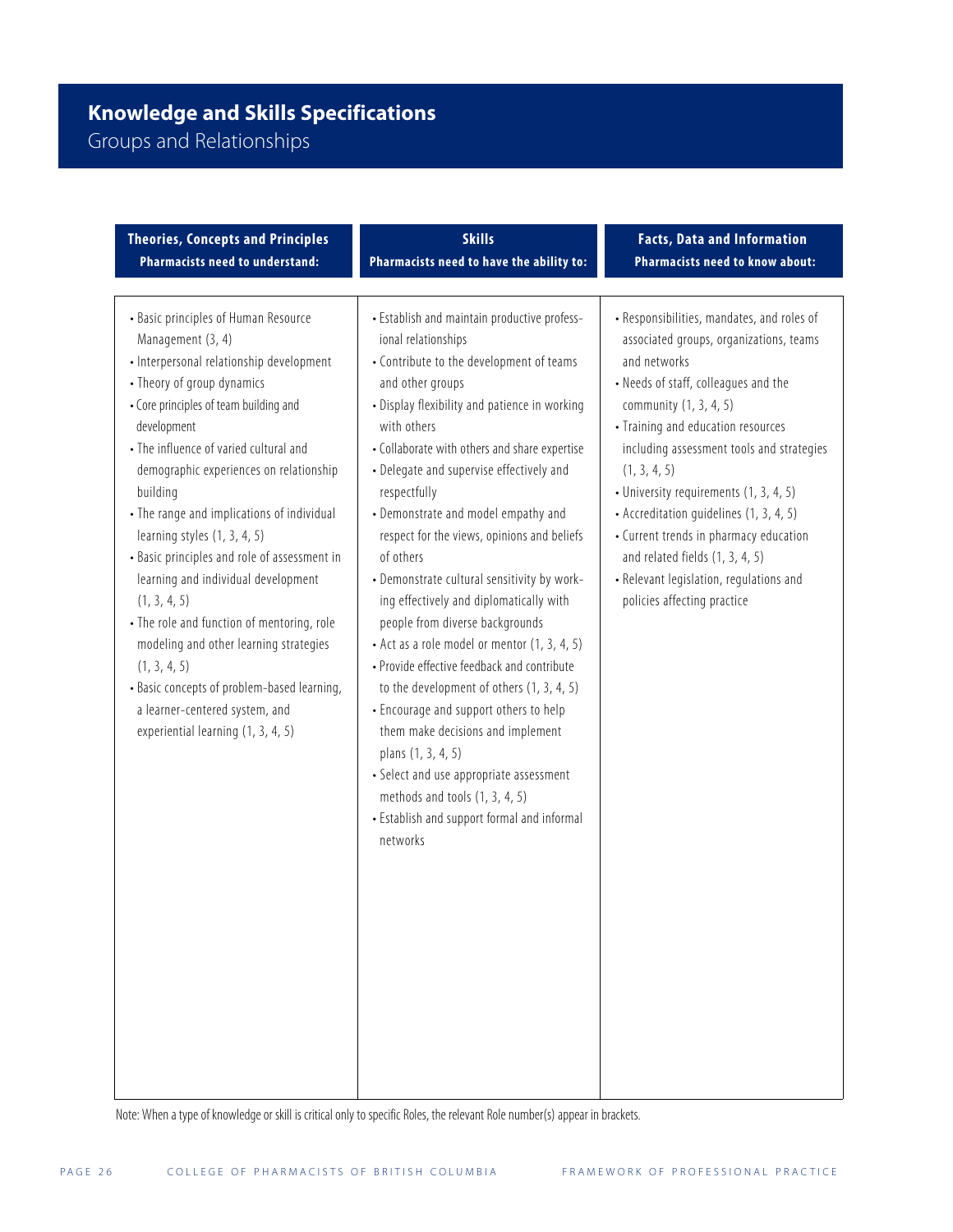# Professional Practice and Accountability

| <b>Theories, Concepts and Principles</b>                                                                                                                                                                                                                                                                                                                                  | <b>Skills</b>                                                                                                                                                                                                                                                                                                                                                                                                                                                                                                                                                                                                                                                                                                                                                                                                                                                                | <b>Facts, Data and Information</b>                                                                                                                                                                                                                                                                                                                                                                                                                                                                                                                                    |
|---------------------------------------------------------------------------------------------------------------------------------------------------------------------------------------------------------------------------------------------------------------------------------------------------------------------------------------------------------------------------|------------------------------------------------------------------------------------------------------------------------------------------------------------------------------------------------------------------------------------------------------------------------------------------------------------------------------------------------------------------------------------------------------------------------------------------------------------------------------------------------------------------------------------------------------------------------------------------------------------------------------------------------------------------------------------------------------------------------------------------------------------------------------------------------------------------------------------------------------------------------------|-----------------------------------------------------------------------------------------------------------------------------------------------------------------------------------------------------------------------------------------------------------------------------------------------------------------------------------------------------------------------------------------------------------------------------------------------------------------------------------------------------------------------------------------------------------------------|
| <b>Pharmacists need to understand:</b>                                                                                                                                                                                                                                                                                                                                    | Pharmacists need to have the ability to:                                                                                                                                                                                                                                                                                                                                                                                                                                                                                                                                                                                                                                                                                                                                                                                                                                     | <b>Pharmacists need to know about:</b>                                                                                                                                                                                                                                                                                                                                                                                                                                                                                                                                |
| • Concepts of life-long learning<br>• The importance of reflection and self-<br>awareness<br>• The impact of personal values and<br>philosophy on practice<br>• Theories of stress-management<br>• Professional ethical standards and ethical<br>decision-making<br>• Concepts of accountability, privacy and<br>confidentiality<br>• Basic principles of legal liability | • Model respect for the profession<br>• Reflect on and evaluate own practice<br>• Systematically identify own strengths and<br>limitations<br>· Identify and respond to own learning needs<br>• Continually set and consciously commit<br>to new learning goals<br>• Apply new learning to practice<br>· Give and receive constructive criticism<br>• Clarify personal values and philosophy of<br>practice<br>- Incorporate ethical standards and decision-<br>making into day-to-day practice<br>- Recognize and maintain appropriate profess-<br>ional boundaries<br>• Adapt practice to reflect current and<br>emerging needs<br>• Balance and respond to competing priorities<br>and responsibilities<br>- Initiate and maintain contacts with profess-<br>ionals in similar and related fields to<br>share information and ideas<br>• Manage own health and well-being | • Standards of good practice<br>• Code of Ethics<br>• Current issues and trends related to<br>health and wellness and the practice of<br>pharmacy<br>• Legislation, regulations and policies<br>relevant to human rights, privacy, legal<br>liability, discipline and freedom of<br>information<br>• Professional development resources and<br>opportunities<br>• Supportive role of professional<br>organizations<br>• Accreditation guidelines<br>• Educational requirements and programs<br>• Relevant legislation, regulations and<br>policies affecting practice |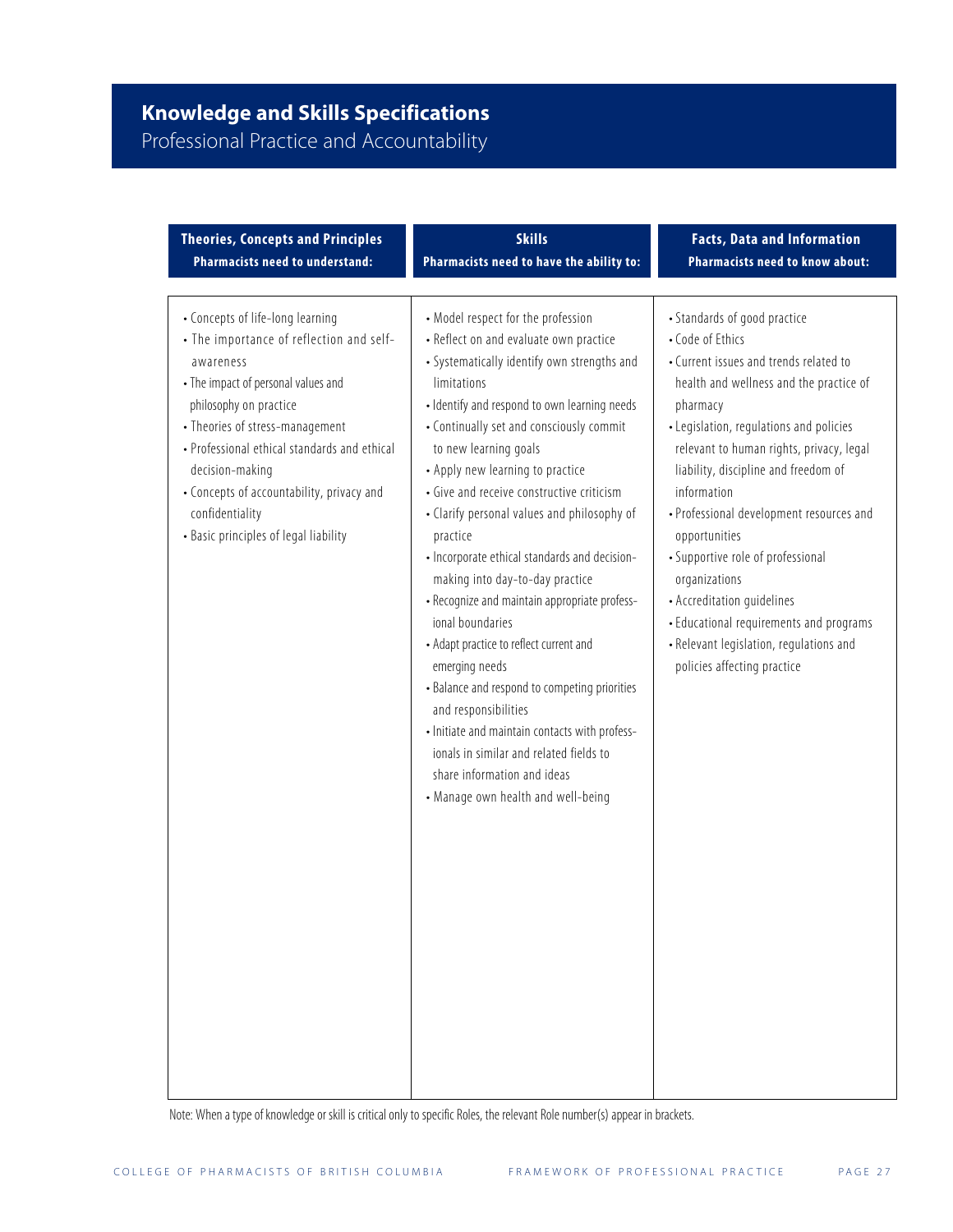### **Preamble**

The Code deals with the ethics rather than the laws governing pharmacy practice. Laws and ethics of health care necessarily overlap considerably, since both share the concern that the conduct of health care professionals reflects respect for the well-being, dignity and self determination of patients. The two domains of law and ethics remain distinct, and the Code, while prepared with awareness of the law, is addressed to ethical obligations.

The pharmacist, by entering the profession, is committed to moral norms of conduct and assumes a professional commitment to the health and well-being of patients. As citizens, pharmacists continue to be bound by the moral and legal norms shared by all other participants in society. As individuals, pharmacists have a right to choose to live by their own values as long as those values do not compromise pharmacy care.

Adoption of the Code represents a conscious undertaking on the part of the members of the College of Pharmacists of British Columbia to be responsible for practising in accordance with the expressed principles (values and obligations). The Code defines and seeks to clarify the obligations of pharmacists to use their knowledge and skills for the benefit of others, to minimize harm, to respect patient autonomy and to provide fair and just pharmacy care for their patients.

- For those entering the profession, the Code identifies the basic moral commitments of pharmacy care and serves as a source for education and reflection.
- For those within the profession, the Code serves as a basis for self-evaluation and peer review.
- For those outside the profession, the Code provides public identification of the professional ethical expectation of its members.

Therefore the Code of Ethics is educational, guides behaviour, and expresses to the larger community the values and ideals that we espouse by reason of trust and commitment.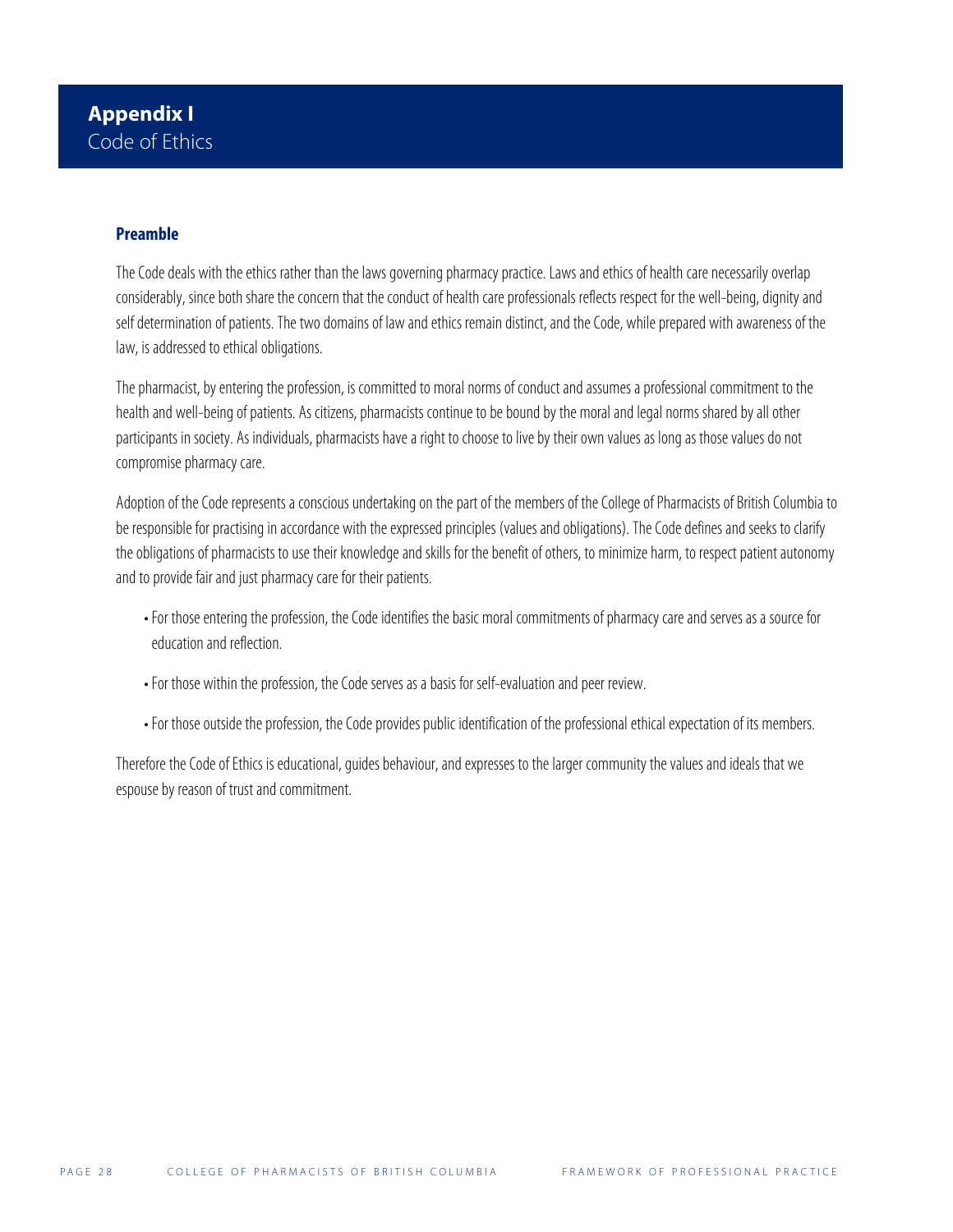### **Appendix I** Elements of the Code

### **The Code**

The Code contains different elements designed to help the pharmacist in its interpretation. The values and obligations are presented by topic and not in order of importance.

- **Values** express broad ideals of pharmacy practice. They establish correct directions for pharmacy practice. In the absence of a conflict of ethics, the fact that a particular action promotes a **value** of pharmacy practice may be decisive in some specific instances. Pharmacist behaviour can always be appraised in terms of values; How closely did the behaviour approach the value? How widely did it deviate from the value? The values expressed in the Code must be adhered to by all pharmacists in their practice. Because they are so broad, however, values may not give specific guidance in difficult instances.
- **Obligations** provide more specific direction for conduct than do values; obligations spell out what a value requires under particular circumstances.

It is also important to emphasize that even when a value or obligation must be limited, it nonetheless carries moral weight. For example, a pharmacist who is compelled to testify in a court of law on confidential matters is still subject to the values and obligations of confidentiality. While the requirement to testify is a justified limitation upon confidentiality, in other respects confidentiality must be observed. The pharmacist must only reveal that confidential information that is pertinent to the case at hand, and such revelation must take place within the appropriate context.

### **Value 1 A pharmacist respects the professional relationship with the patient and acts with honesty, integrity and compassion.**

### **Obligations**

- 1. The patient-pharmacist relationship is a covenant, meaning that a pharmacist has moral obligations in response to the trust received from society. In return for this, a pharmacist promises to help patients achieve optimum benefit from their medications, to be committed to their welfare, and to maintain their trust.
- 2. A pharmacist has a duty to tell the truth, to act with conviction of conscience, and to avoid discriminatory practices and behaviour.

### **Value 2 A pharmacist honours the individual needs, values and dignity of the patient.**

### **Obligations**

- 1. A pharmacist assists patients to make informed choices about their own best interests.
- 2. A pharmacist aids patients in their expression of needs and values, and recognizes their right to live at risk.
- 3. A pharmacist's commitment to the patient's care must be sensitive to, but not prejudiced by, factors such as the patient's race, religion, ethnic origin, social or marital status, gender, sexual orientation, age, or health status.
- 4. A pharmacist recognizes the patient's membership in a family of choice, and, with the patient's consent, attempts to facilitate, where appropriate, the participation of significant others in the care of the patient.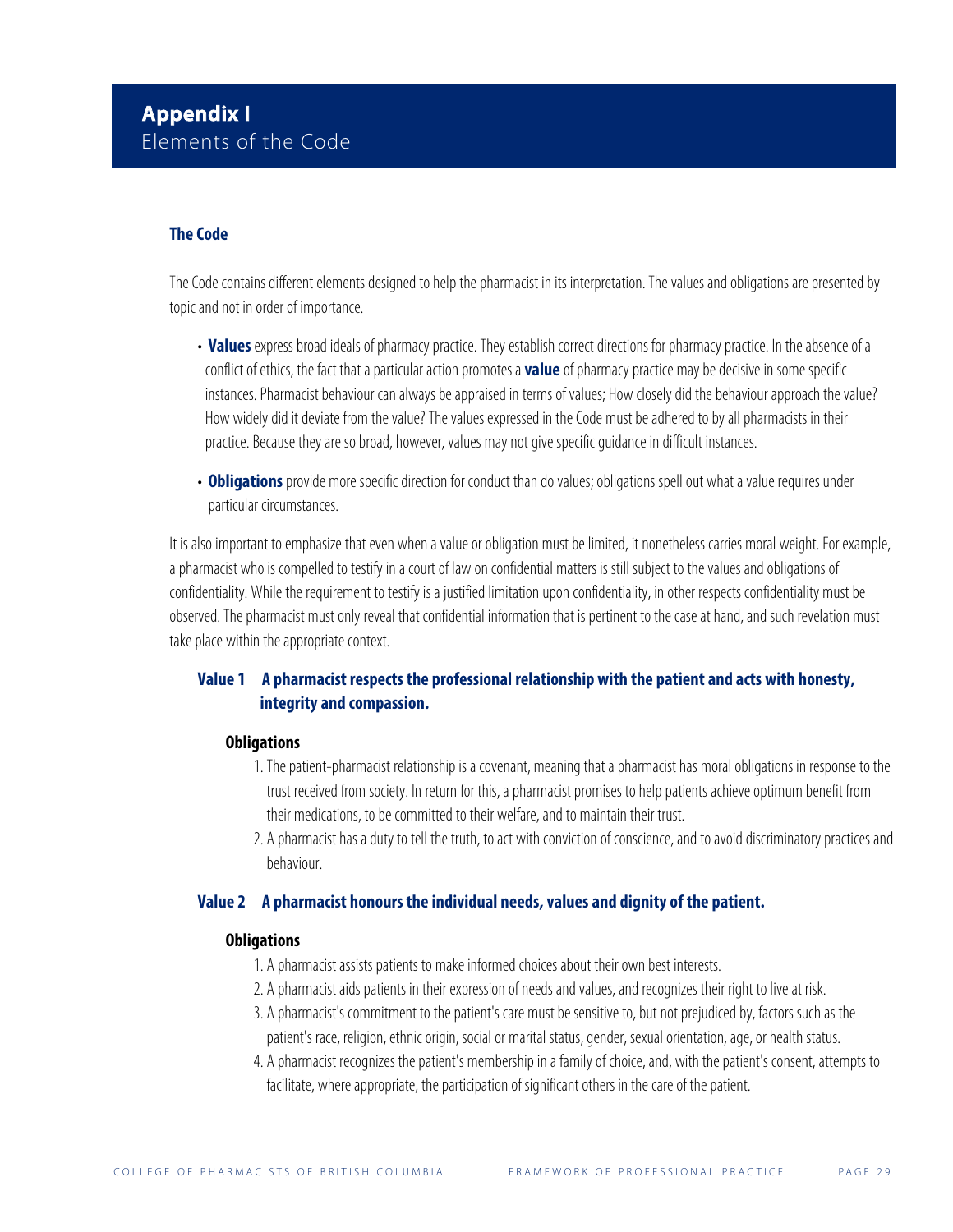5. A pharmacist's conduct at all times acknowledges the patient as a person. Discussion of care in the presence of the patient should, whenever possible, actively include the patient.

### **Value 3 A pharmacist supports the right of the patient to make personal choices about pharmacy care.**

### **Obligations**

- 1. A pharmacist has the primary responsibility to inform the patient about available pharmacy care. Consent is an essential precondition to the provision of care.
- 2. A pharmacist owes a duty to disclose material risks associated with medication therapy. Adequate disclosure is normally achieved by highlighting the more frequent and serious side effects, as well the probability of their occurrence.
- 3. Valid consent, usually verbal, represents the free and informed choice of the competent patient to undergo pharmacy care.
- 4. A pharmacist should aid patients in becoming an active participant in their care to the maximum extent that circumstances permit.
- 5. A pharmacist provides information to the patient in an understandable and sensitive way.
- 6. A pharmacist does not withhold pertinent medication information or use deceptive tactics in obtaining consent. When the patient's questions require information beyond that available to a pharmacist, the patient will be referred to an appropriate health care professional.

### **Value 4 A pharmacist provides competent care to the patient.**

### **Obligations**

- 1. A pharmacist commits to lifelong learning designed to maintain relevant knowledge and skills.
- 2. A pharmacist places concern for the well-being of the patient at the centre of professional practice, providing the best care that circumstances, experience and education permit.

### **Value 5 A pharmacist protects the patient's right of confidentiality.**

### **Obligations**

- 1. A pharmacist provides pharmacy care with consideration for the personal privacy of patients.
- 2. An affirmative duty exists to institute and maintain practices that protect patient confidentiality.
- 3. A pharmacist, where appropriate, reveals to the patient the boundaries of professional confidentiality. Pharmacy care may require that other health care personnel have access to or be provided with the relevant information. Whenever possible, the patient should be informed, and generally, it is up to the patient to determine who should be informed and what personal information should be released.
- 4. When a pharmacist is confronted with the necessity to disclose, confidentiality should be preserved as much as possible. Both the amount of information disclosed and those to whom disclosure is made should be restricted to that which is necessary.
- 5. A pharmacist may breach confidentiality when the failure to disclose information will place other persons or the patient in serious danger. A pharmacist will, whenever possible, consult with other health professionals involved with the patient before breaching confidentiality.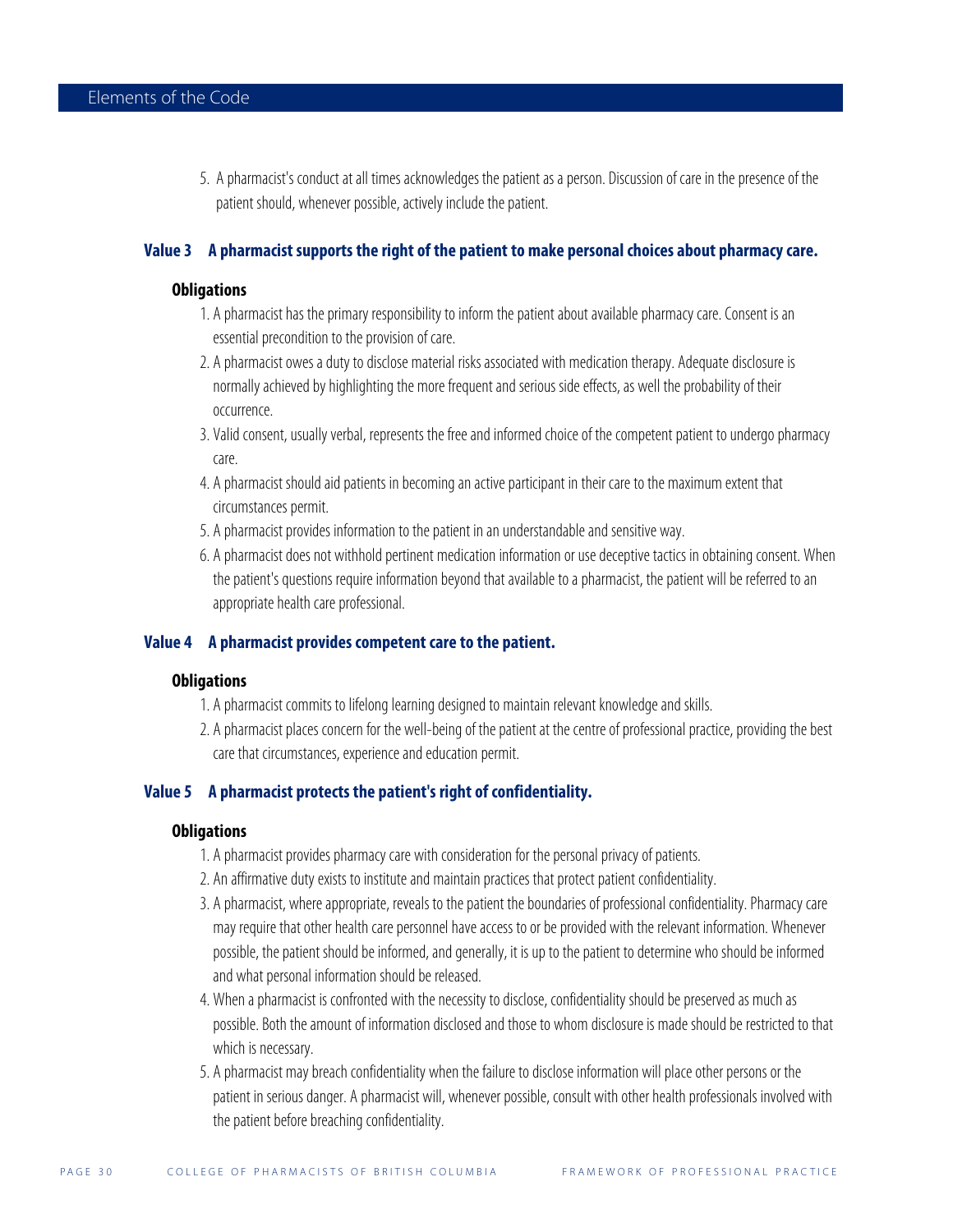### **Value 6 A pharmacist actively supports the patient's right to receive competent and ethical health care.**

#### **Obligations**

1. A pharmacist who suspects incompetence or unethical conduct by a health care professional will first consider the welfare of the patient. Subject to that principle, the following will apply:

- A pharmacist should engage in direct discussion with the health care professional involved, if a situation can be resolved without peril to the patient.
- A pharmacist shall not participate in efforts to deceive or mislead patients about the cause of alleged harm or injury resulting from unethical or incompetent conduct.

### **Value 7 A pharmacist respects the values and abilities of colleagues and other health professionals.**

#### **Obligations**

- 1. A pharmacist accepts responsibility to work with colleagues and other health care professionals and with public interest pharmacy organizations and patient advocacy groups, to promote safe and effective pharmacy care.
- 2. A pharmacist, when appropriate, asks for the consultation of colleagues or other health professionals or refers the patient.

### **Value 8 A pharmacist endeavours to ensure that the practice environment contributes to safe and effective pharmacy care.**

### **Obligations**

- 1. A pharmacist manager has a responsibility to foster an optimal practice environment and to ensure the provision of required resources.
- 2. If there is a conflict between professional activities and management policies, professional responsibilities will take precedence.
- 3. A pharmacist will challenge employment conditions that are inconsistent with professional practice as described in this code.

### **Value 9 A pharmacist ensures continuity of care in the event of job action, pharmacy closure or conflict with moral beliefs.**

### **Obligations**

- 1. A pharmacist has a duty through coordination and communication to ensure the provision of essential pharmacy care throughout the duration of any job action or pharmacy closure. Patients who require ongoing or emergency pharmacy care are entitled to have those needs satisfied.
- 2. A pharmacist is not ethically obliged to provide requested pharmacy care when compliance would involve a violation of his or her moral beliefs. When that request falls within recognized forms of pharmacy care, however, there is a professional obligation to refer the patient to a pharmacist who is willing to provide the service. The pharmacist shall provide the requested pharmacy care if there is no other pharmacist within a reasonable distance or available within a reasonable time willing to provide the service.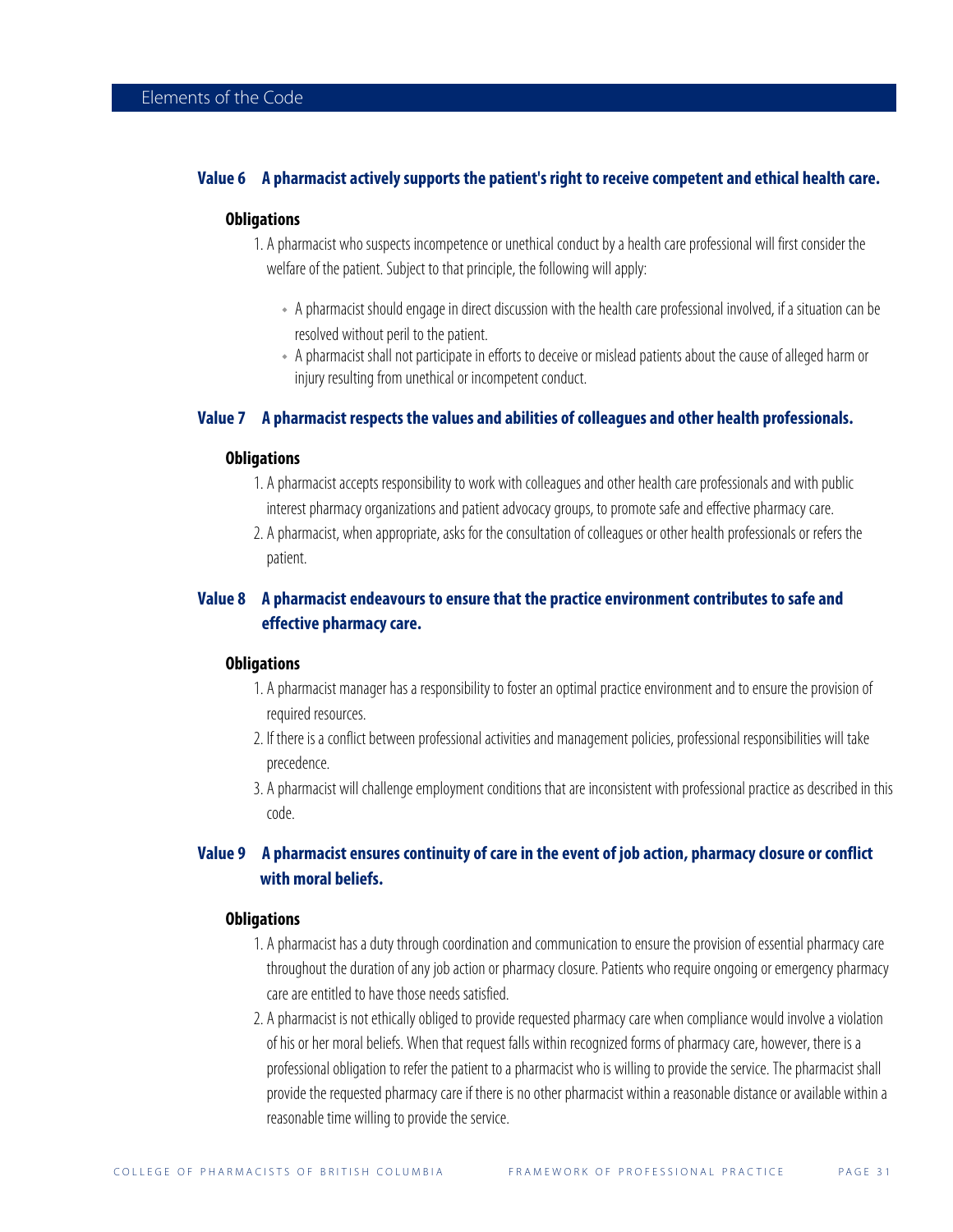### **Ethical Problems**

Situations often arise that present ethical problems for pharmacists in their practice. These situations tend to fall into three categories:

- (a) **Ethical violations** involve the neglect of moral obligation; for example, a pharmacist who neglects to provide competent pharmacy care to a patient because of personal inconvenience has ethically failed the patient.
- (b) **Ethical dilemmas** arise where ethical reasons both for and against a particular course of action are present and one option must be selected. A patient who is likely to refuse some appropriate form of pharmacy care presents the pharmacist with an ethical dilemma. For example, a patient might refuse to take medication to treat their cancer if there is a likelihood of hair loss. In this case, substantial moral reasons may be offered on behalf of several opposing options.
- (c) **Ethical distress**occurs when pharmacists experience the imposition of practices that provoke feelings of guilt, concern or distaste. Such feelings may occur when pharmacists are ethically obliged to provide particular types of pharmacy care despite their personal disagreement or discomfort with the course of treatment prescribed. For example, the sale of injection devices for nonmedical use has been shown to reduce the HIV infection rate, but a pharmacist may hold a personal belief against facilitating the use of illicit drugs.

The Code provides clear direction for avoiding ethical violations. When a course of action is mandated by the Code, and there exists no opposing ethical principle, ethical conduct requires that course of action.

The Code cannot serve the same function for all ethical dilemmas or for ethical distress. There is room within the profession of pharmacy for conscientious disagreement among pharmacists. The resolution of any dilemma often depends upon the specific circumstances of the case in question, and no particular resolution may be definitive of good pharmacy practice. Resolution may also depend upon the relative weight of the opposing principles, a matter about which reasonable people may disagree.

The Code cannot relieve ethical distress but it may serve as a guide for pharmacists to weigh and consider their responsibilities in the particular situation, Inevitably, pharmacists must reconcile their actions with their consciences in providing pharmacy care to patients.

The Code tries to provide guidance for those pharmacists who face ethical problems. Proper consideration of the Code should lead to better decision-making when ethical problems are encountered.

It should be noted that many problems or situations seen as ethical in nature are problems of miscommunication, failure of trust or management dilemmas in disguise. There is, therefore, a distinct need to clarify whether the problem is an ethical one or one of another sort.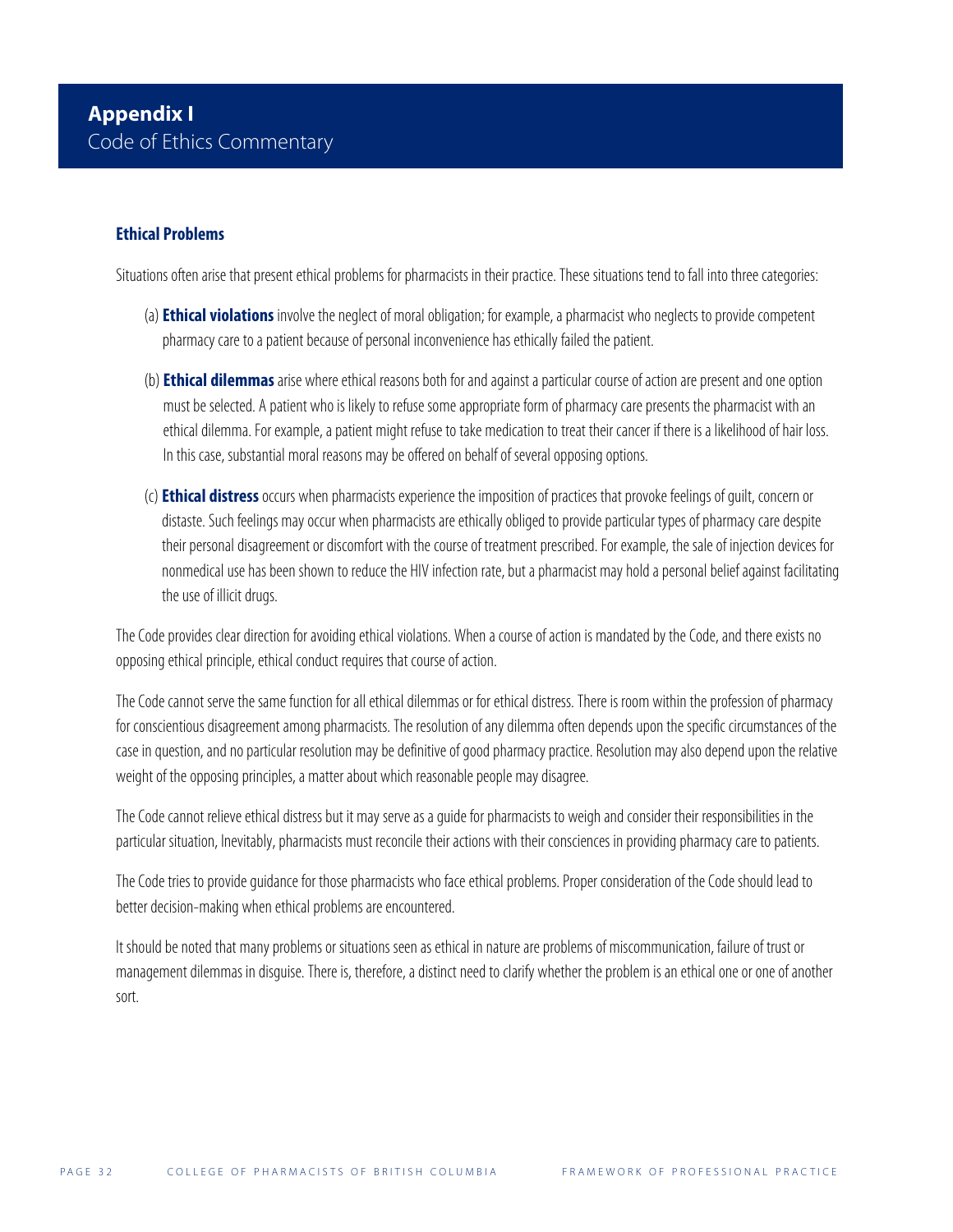### **Assessment strategies**

Methods to ensure students, interns, trainees, or employees meet required standards of performance, skills and knowledge. This may include workplace evaluations, practical assessments or demonstrations, written or oral assessments or some combination of these, all of which are designed to give participants useful feedback on their performance and/or skills and knowledge.

### **Care plan**

A plan developed by the client and pharmacist working together to achieve agreed upon outcomes. This may include resolving the patient's drug-related problems, meeting therapeutic goals for the patient's medical conditions and preventing development of future drug-related problems. The plan may be simple or detailed, verbal or documented. This varies depending on the individual client's requirement. The plan must include a desired outcome linked to the client(s) identified problem(s) and monitoring parameters.

### **Client**

A consumer, patient, patient's agent or caregiver, and/or other members of the health care team. The client may vary depending on the practice setting and the context in which pharmacists work. Most pharmacists work with many different clients in their day-today practice depending on the services to be provided, the nature of the interactions with others and/or the work environment. At any given time, a pharmacist may work with one or more different clients simultaneously.

### **Colleagues and health professionals**

This includes pharmacists, pharmacy technicians, doctors, nurses, health educators, research and development professionals and/or others who directly or indirectly contribute to or influence the practice of pharmacy.

### **Documentation**

Any material including a description, evidence, statistic or other information that confirms, supports, proves, represents, certifies and/or verifies work or activity(ies). Documentation can be paper or electronic-based. The extent of documentation may vary depending on what is required to sustain continuity of care and good practice standards.

### **Evidence-based**

The use of science-based evidence to carry out or withhold specific recommendations, actions, decisions, or practices.

### **Legal and professional requirements**

Legislation, policies, guidelines and standards accepted by the profession or mandated by government.

### **Limitations**

Characteristics, barriers or obstacles that need to be considered in working with clients, such as physical, cognitive, emotional or financial limitations. This may also include factors that limit effective communication, such as language and cultural differences. Within a pharmacy practice limitations may include inadequate resources including financial, human, technological and/or time constraints.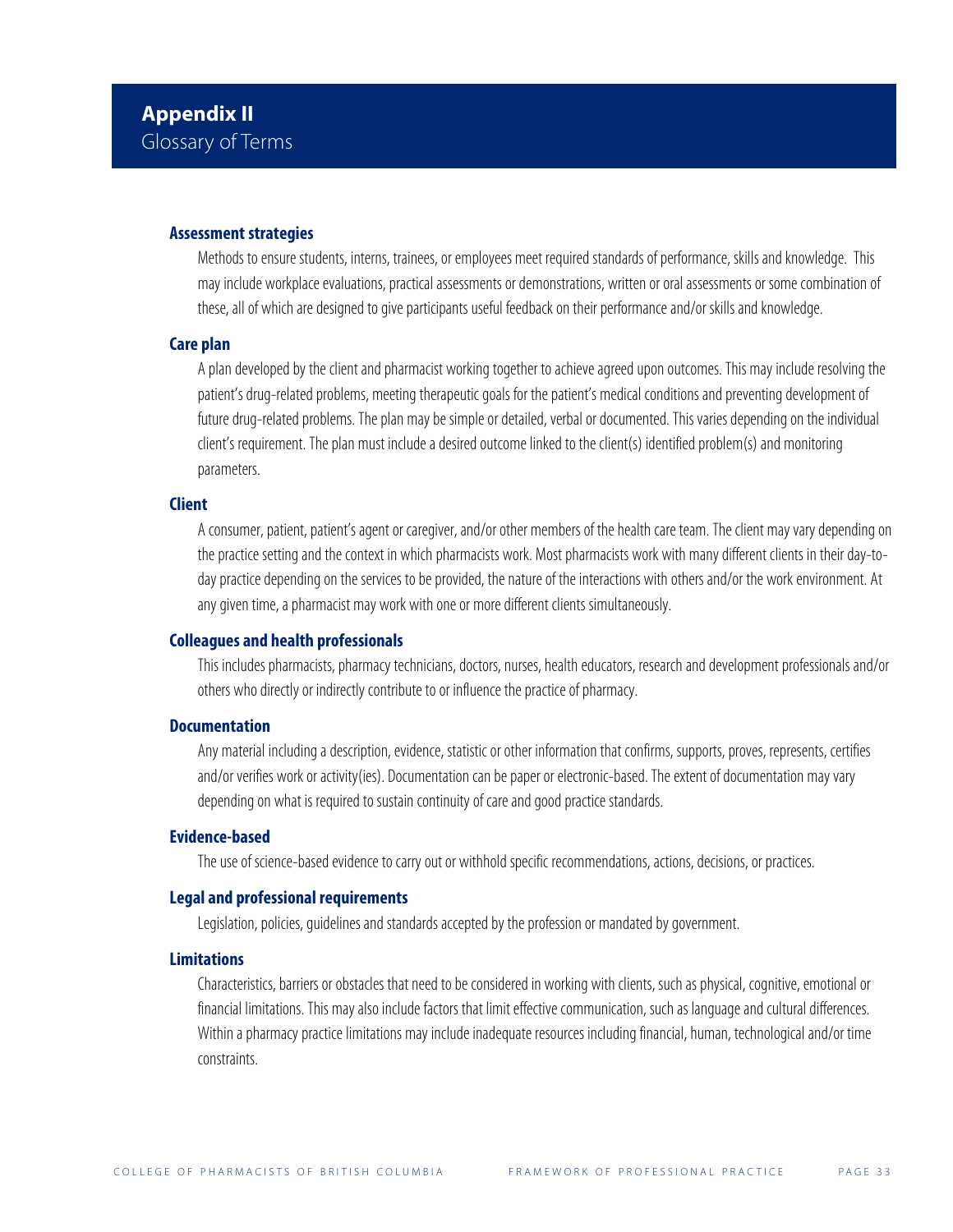### **Medical error**

An error or omission in prescribing, preparing or administering therapy; inaccurate or insufficient drug knowledge dissemination; or other system failure; resulting in an adverse drug event or failure to achieve desired outcome(s).

### **Medication error**

An error or omission in the process of medication use, prescribing, dispensing or administration of medications, resulting in the failure to achieve desired outcome(s). A medication error usually refers to human errors or omissions in therapeutic recommendations, counselling, monitoring and follow-up; or in drug distribution, drug names, labeling, system design and drug delivery design.

### **Non prescription pharmaceutical products**

Non prescription medications, nutrition supplements, health care devices, home care products, complementary and alternative medicines.

### **Pharmaceutical care**

A process whereby the pharmacist and client assume responsibility for designing or modifying, monitoring, and evaluating a client's pharmacotherapy, and achieve the desired outcomes of the care plan.

### **Professional development**

The process whereby pharmacists improve patient and/or practice outcomes by acquiring and assimilating an increasing breadth and depth of professional knowledge and skills and applying it to their practice. This process can include many development activities, including continuing pharmacy education, workplace interaction and problem-solving and independent reading and research.

#### **Quality management**

A systematic approach to improving the delivery of services and products within organizations using a set of standards to guide internal decision-making. Examples include Total Quality Management (TQM), the National Quality Institute (NQI) and the International Organization for Standardization (ISO). In the practice setting, on-going quality management may include establishing programs and/or guidelines that monitor staff performance, systems, facilities and adherence to standards of practice.